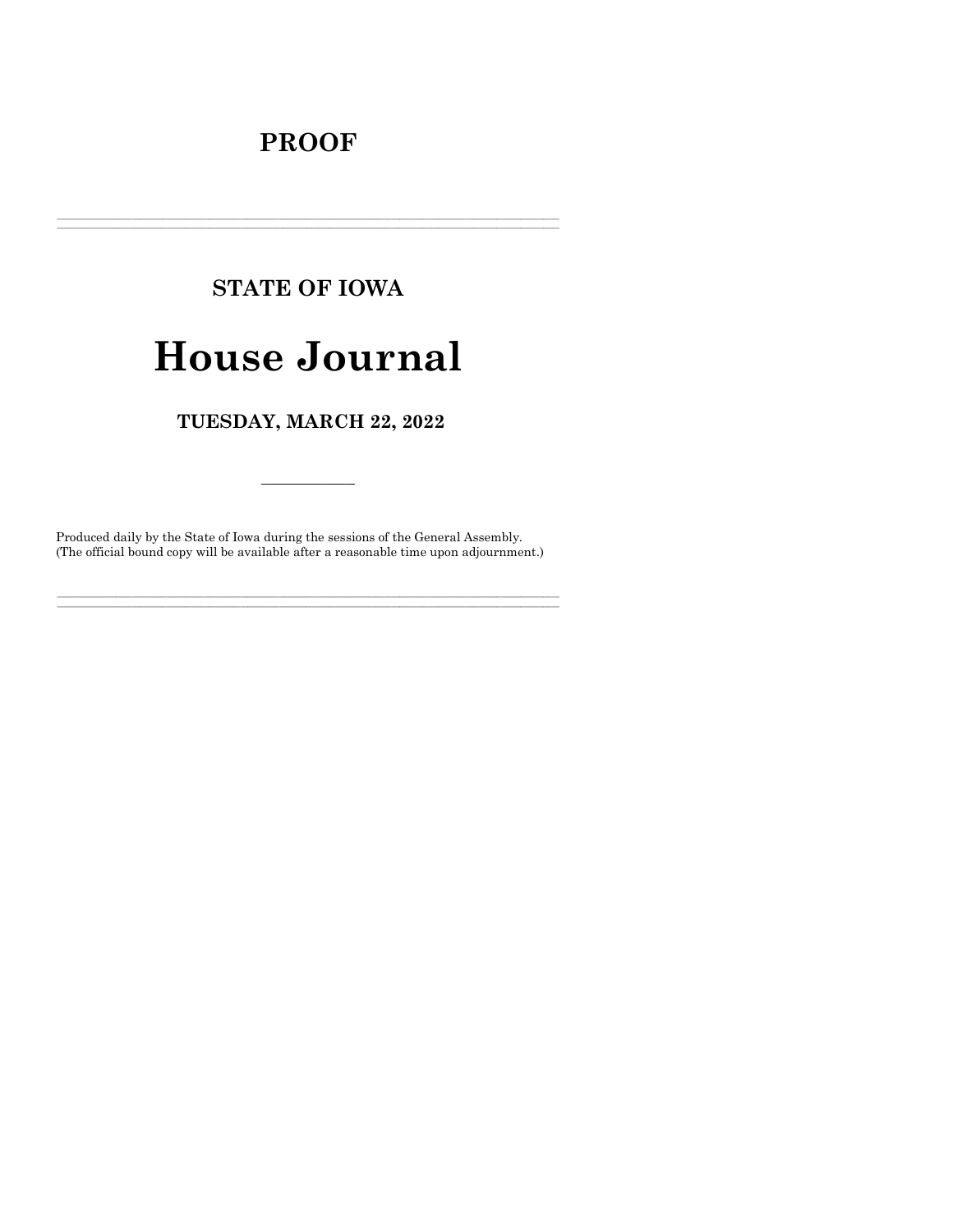### **JOURNAL OF THE HOUSE**

Seventy-second Calendar Day - Forty-fifth Session Day

Hall of the House of Representatives Des Moines, Iowa, Tuesday, March 22, 2022

The House met pursuant to adjournment at 8:32 a.m., Wills of Dickinson in the chair.

Prayer was offered by Latham of Franklin.

#### PLEDGE OF ALLEGIANCE

The Pledge of Allegiance was led by Trey Wellman, Speaker's Page from Donnellson.

The Journal of Monday, March 21, 2022, was approved.

On motion by Windschitl of Harrison, the House was recessed at 8:36 a.m., until conclusion of the morning committee block.

#### AFTERNOON SESSION

The House reconvened at 5:28 p.m., Speaker Grassley in the chair.

#### MESSAGES FROM THE SENATE

The following messages were received from the Senate:

Mr. Speaker: I am directed to inform your honorable body that the Senate has on March 22, 2022, adopted the following resolution in which the concurrence of the Senate was asked:

[House Joint Resolution 2005,](https://www.legis.iowa.gov/legislation/BillBook?ga=89&ba=HJR2005) a joint resolution proposing an amendment to the Constitution of the State of Iowa relating to the gubernatorial line of succession.

Also: That the Senate has on March 22, 2022, passed the following bill in which the concurrence of the Senate was asked:

[House File 2124,](https://www.legis.iowa.gov/legislation/BillBook?ga=89&ba=HF2124) a bill for an act relating to airport registration and site approval by the department of transportation.

Also: That the Senate has on March 22, 2022, passed the following bill in which the concurrence of the Senate was asked: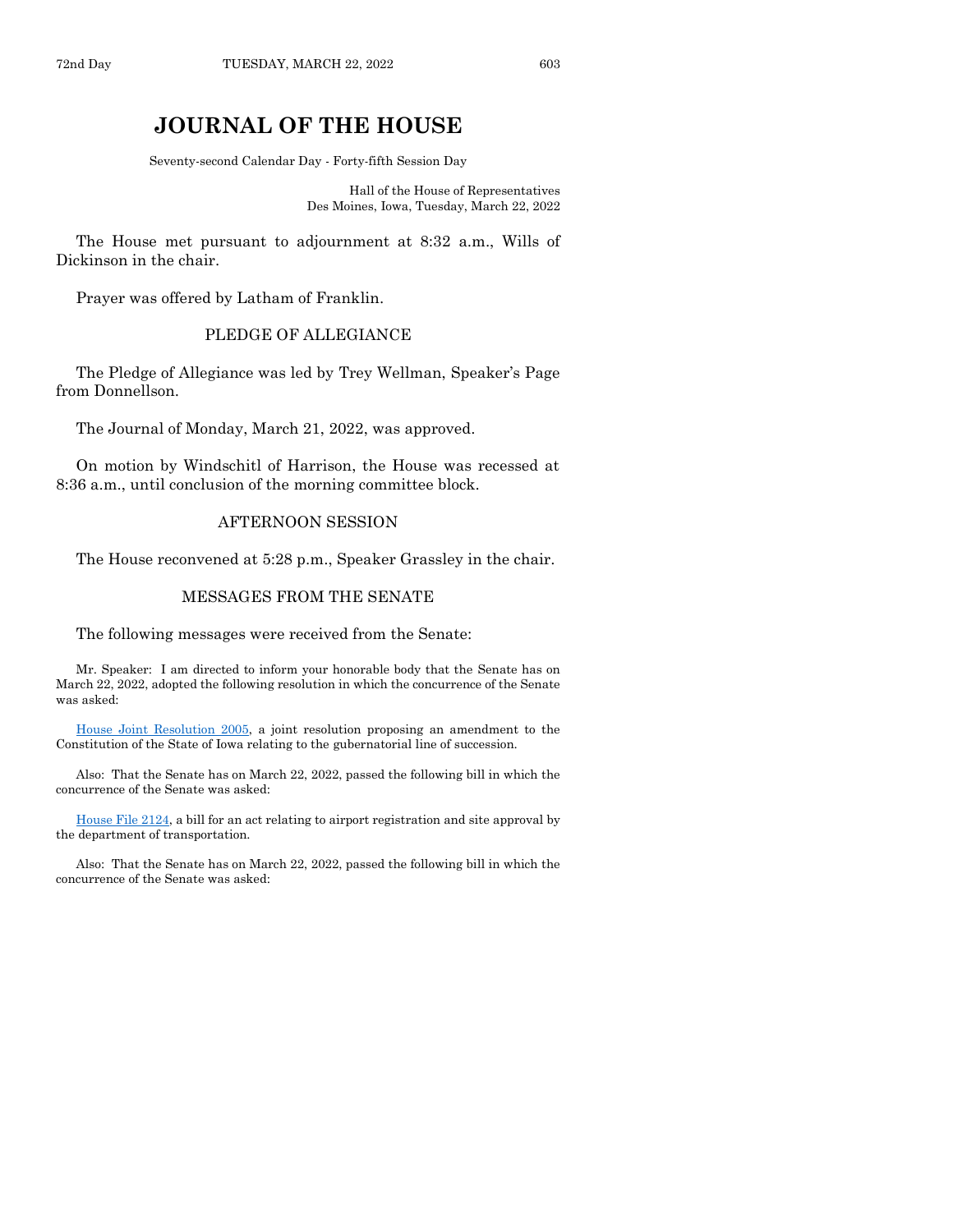[House File 2200,](https://www.legis.iowa.gov/legislation/BillBook?ga=89&ba=HF2200) a bill for an act relating to direct health care agreements, and including effective date and applicability provisions.

Also: That the Senate has on March 22, 2022, passed the following bill in which the concurrence of the Senate was asked:

[House File 2462,](https://www.legis.iowa.gov/legislation/BillBook?ga=89&ba=HF2462) a bill for an act relating to penalties for the manufacture, delivery, or possession with the intent to manufacture or deliver heroin.

Also: That the Senate has on March 22, 2022, passed the following bill in which the concurrence of the Senate was asked:

[House File 2463,](https://www.legis.iowa.gov/legislation/BillBook?ga=89&ba=HF2463) a bill for an act relating to nonsubstantive Code corrections, and including retroactive applicability provisions.

Also: That the Senate has on March 22, 2022, passed the following bill in which the concurrence of the Senate was asked:

[House File 2466,](https://www.legis.iowa.gov/legislation/BillBook?ga=89&ba=HF2466) a bill for an act concerning signature requirements for county supervisor candidate nominations and including effective date provisions.

Also: That the Senate has on March 22, 2022, passed the following bill in which the concurrence of the Senate was asked:

[House File 2521,](https://www.legis.iowa.gov/legislation/BillBook?ga=89&ba=HF2521) a bill for an act relating to health care employment agencies, and providing penalties.

Also: That the Senate has on March 22, 2022, passed the following bill in which the concurrence of the Senate was asked:

[House File 2540,](https://www.legis.iowa.gov/legislation/BillBook?ga=89&ba=HF2540) a bill for an act relating to the sale of travel insurance.

Also: That the Senate has on March 22, 2022, passed the following bill in which the concurrence of the Senate was asked:

[House File 2552,](https://www.legis.iowa.gov/legislation/BillBook?ga=89&ba=HF2552) a bill for an act relating to state and local finances and the duties and procedures of the department of revenue by providing for electronic filing, communications, and records, modifying transfer tax remittances, the assessment of property, the collection of debt, the refunds of certain fuel taxes, and the taxation of passthrough entities, reducing inheritance taxes for unknown heirs, establishing salaries, providing for a fee, making appropriations, and providing penalties, and including effective date, applicability, and retroactive applicability provisions.

Also: That the Senate has on March 22, 2022, passed the following bill in which the concurrence of the House is asked:

[Senate File 2363,](https://www.legis.iowa.gov/legislation/BillBook?ga=89&ba=SF2363) a bill for an act relating to the requirements for a sex offender to be granted a modification of sex offender registry requirements.

Also: That the Senate has on March 22, 2022, passed the following bill in which the concurrence of the House is asked: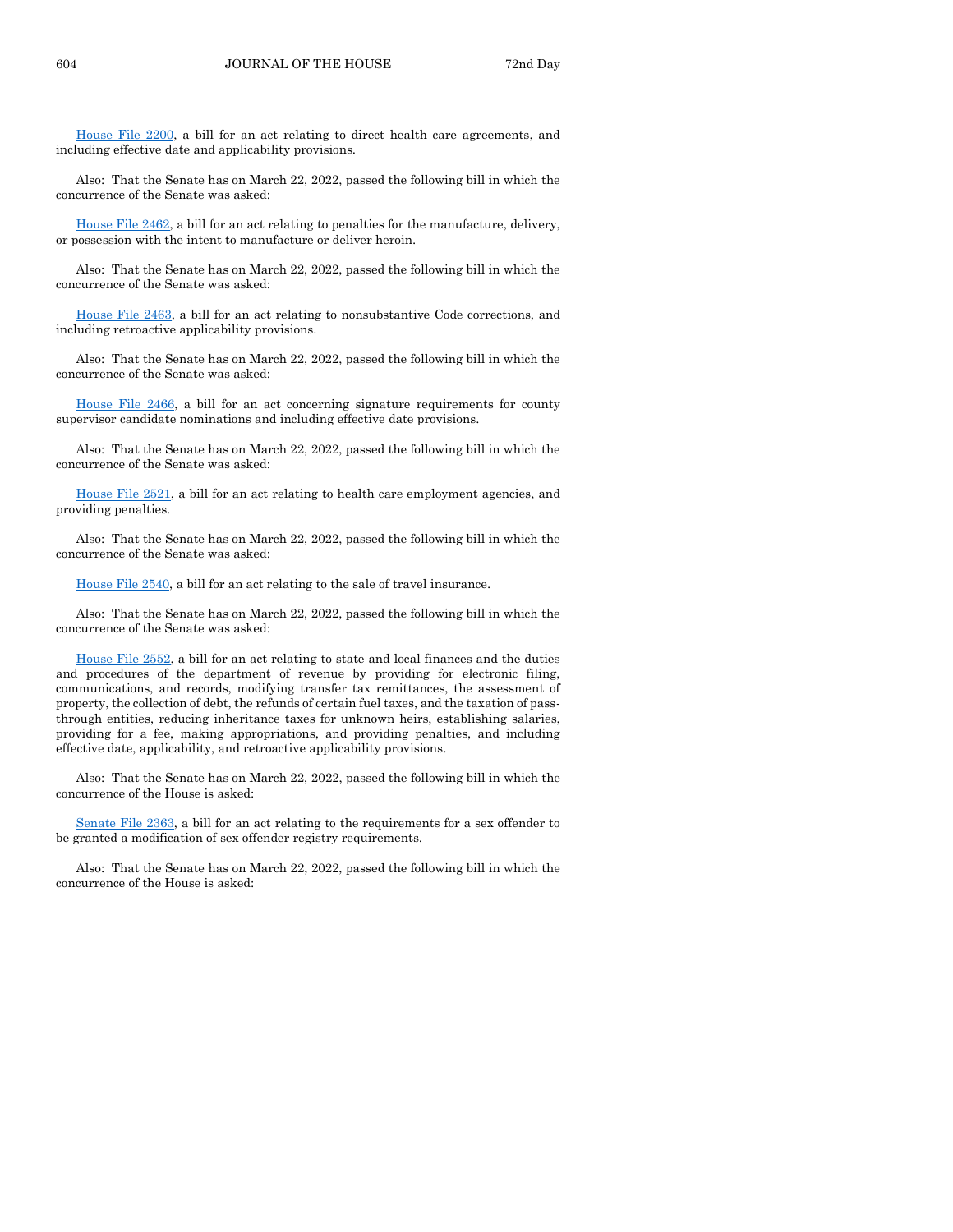[Senate File 2372,](https://www.legis.iowa.gov/legislation/BillBook?ga=89&ba=SF2372) a bill for an act relating to state taxation and administration by modifying sales and use taxes, individual and corporate income taxes, the franchise tax, and the insurance premiums tax, and including effective date, applicability, and retroactive applicability provisions.

W. CHARLES SMITHSON, Secretary

#### INTRODUCTION OF BILL

**[House File 2568,](https://www.legis.iowa.gov/legislation/BillBook?ga=89&ba=HF2568)** by committee on Appropriations, a bill for an act relating to the hearing aids and audiologic services funding program, and including effective date provisions.

Read first time and placed on the **Appropriations calendar.**

#### SENATE MESSAGE CONSIDERED

**[Senate File 2363,](https://www.legis.iowa.gov/legislation/BillBook?ga=89&ba=SF2363)** by committee on Judiciary, a bill for an act relating to the requirements for a sex offender to be granted a modification of sex offender registry requirements.

Read first time and **passed on file.**

#### CONSIDERATION OF BILLS Regular Calendar

**[Senate File 384,](https://www.legis.iowa.gov/legislation/BillBook?ga=89&ba=SF384)** a bill for an act allowing counties to enter into agreements to jointly share a county assessor, with report of committee recommending amendment and passage, was taken up for consideration.

Bloomingdale of Worth asked and received unanimous consent to withdraw amendment  $H-1376$  $H-1376$  filed by her on April 8, 2021, placing out of order amendment  $\underline{H-1383}$  $\underline{H-1383}$  $\underline{H-1383}$  to amendment  $\underline{H-1376}$ , filed by Thede of Scott on April 12, 2021.

Thede of Scott offered amendment  $H-1382$  $H-1382$  filed by her and moved its adoption.

Roll call was requested by Thede of Scott and Donahue of Linn.

On the question "Shall amendment H–[1382](https://www.legis.iowa.gov/legislation/BillBook?ga=89&ba=H1382) be adopted?" ([S.F. 384\)](https://www.legis.iowa.gov/legislation/BillBook?ga=89&ba=SF384)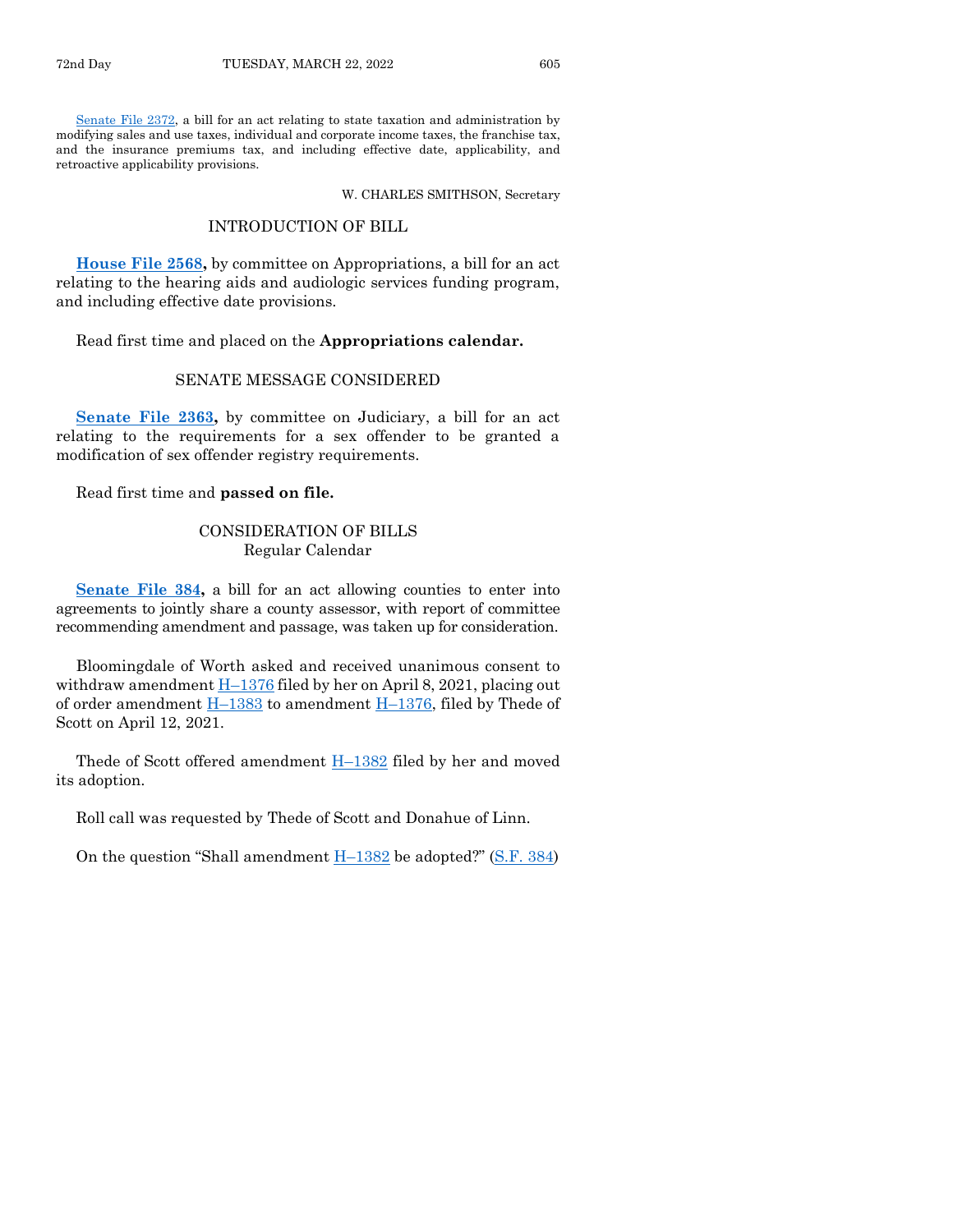The ayes were, 36:

| Anderson  | Bennett                 | Brown-Powers | Cahill            |
|-----------|-------------------------|--------------|-------------------|
| Cohoon    | Donahue                 | Ehlert       | Forbes            |
| Gaines    | Gjerde                  | Hall         | Hansen            |
| Hunter    | Isenhart                | Jacoby       | Judge             |
| Konfrst   | Kurth                   | Mascher      | McConkey          |
| Meyer, B. | Nielsen                 | Oldson       | Olson             |
| Prichard  | Running-Marquardt Smith |              | Staed             |
| Steckman  | Sunde                   | Thede        | Wessel-Kroeschell |
| Wilburn   | Williams                | Winckler     | Wolfe             |

#### The nays were, 58:

| Andrews                   | Bacon             | Baxter    | Bergan     |
|---------------------------|-------------------|-----------|------------|
| <b>Best</b>               | Bloomingdale      | Boden     | Bossman    |
| <b>Bousselot</b>          | Bradley           | Brink     | Bush       |
| Cisneros                  | Devoe             | Dolecheck | Dunwell    |
| Fisher                    | Fry               | Gerhold   | Gobble     |
| Graber                    | Gustafson         | Hein      | Hite       |
| Holt                      | Ingels            | Jacobsen  | Jeneary    |
| Jones                     | Kaufmann          | Kerr      | Klein      |
| Latham                    | Lohse             | Lundgren  | Maxwell    |
| Meyer, A.                 | Mitchell          | Mohr      | Mommsen    |
| Moore                     | Nordman           | Osmundson | Paustian   |
| Salmon                    | Sexton            | Shipley   | Siegrist   |
| Sorensen                  | Stone             | Thompson  | Thorup     |
| Westrich                  | Wheeler           | Wills     | Windschitl |
| Worthan                   | Speaker           |           |            |
|                           | Grassley          |           |            |
| Absent or not voting, 6:  |                   |           |            |
| Abdul-Samad<br>McClintock | Bohannan<br>Sieck | James     | Kressig    |

Amendment **H**-[1382](https://www.legis.iowa.gov/legislation/BillBook?ga=89&ba=H1382) lost.

Westrich of Wapello moved that the bill be read a last time now and placed upon its passage which motion prevailed and the bill was read a last time.

On the question "Shall the bill pass?" [\(S.F. 384\)](https://www.legis.iowa.gov/legislation/BillBook?ga=89&ba=SF384)

The ayes were, 87:

| Anderson<br>Bennett | Andrews<br>Bergan | Bacon<br><b>Best</b> | Baxter<br>Bloomingdale |
|---------------------|-------------------|----------------------|------------------------|
| Boden               | Bossman           | Bousselot            | Bradley                |
| Brink               | Brown-Powers      | Bush                 | Cahill                 |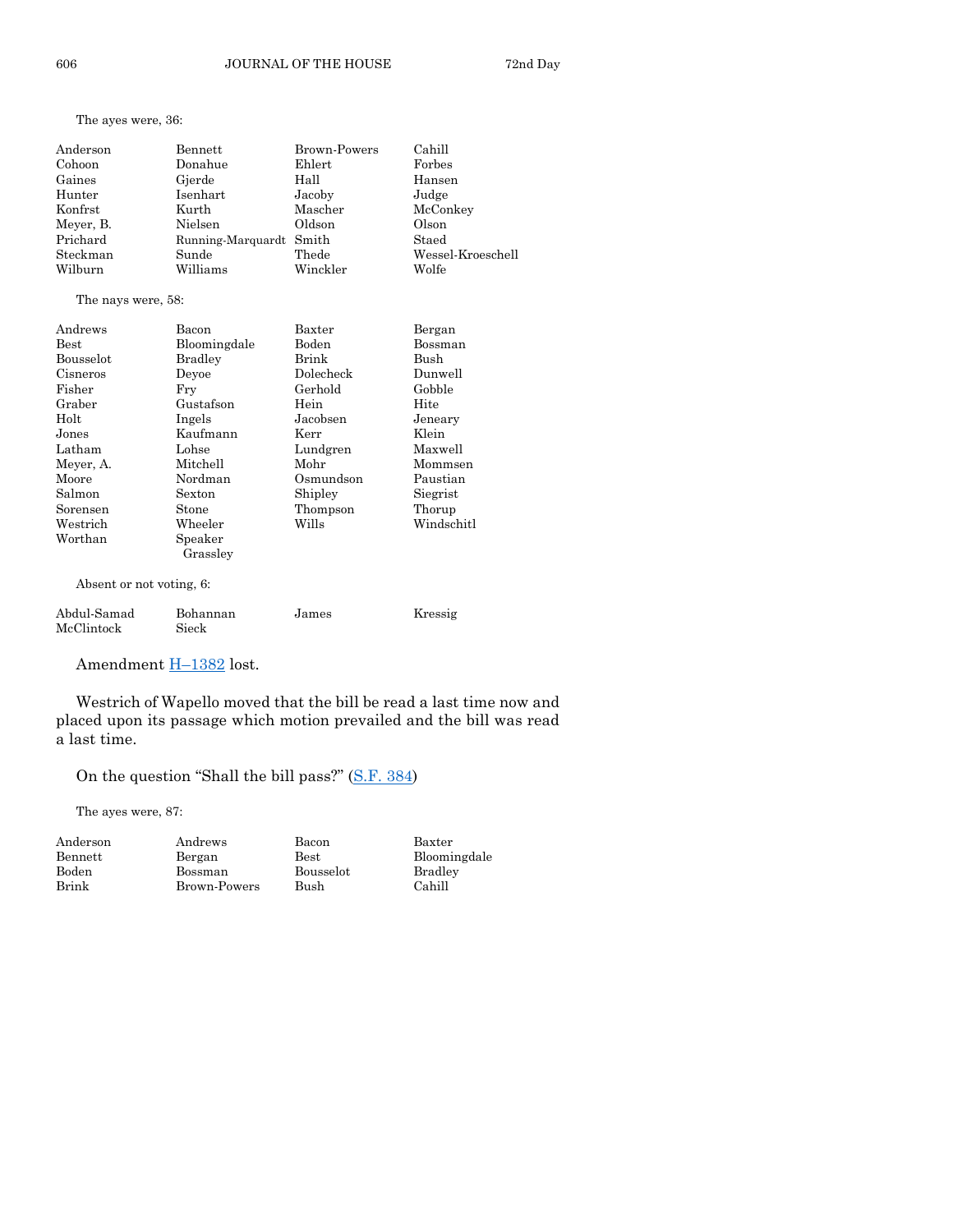| Cisneros          | Cohoon                   | Devoe     | Dolecheck         |  |
|-------------------|--------------------------|-----------|-------------------|--|
| Dunwell           | Ehlert                   | Fisher    | Forbes            |  |
| Fry               | Gerhold                  | Gobble    | Graber            |  |
| Gustafson         | Hall                     | Hansen    | Hein              |  |
| Hite              | Holt                     | Ingels    | Isenhart          |  |
| Jacoby            | Jeneary                  | Jones     | Judge             |  |
| Kaufmann          | Kerr                     | Klein     | Konfrst           |  |
| Kurth             | Latham                   | Lohse     | Lundgren          |  |
| Maxwell           | McConkey                 | Meyer, A. | Meyer, B.         |  |
| Mitchell          | Mohr                     | Mommsen   | Moore             |  |
| Nielsen           | Nordman                  | Oldson    | Olson             |  |
| Osmundson         | Paustian                 | Prichard  | Running-Marquardt |  |
| Salmon            | Sexton                   | Shipley   | Siegrist          |  |
| Smith             | Sorensen                 | Staed     | Steckman          |  |
| Stone             | Sunde                    | Thompson  | Thorup            |  |
| Wessel-Kroeschell | Westrich                 | Wheeler   | Wilburn           |  |
| Williams          | Wills                    | Winckler  | Windschitl        |  |
| Wolfe             | Worthan                  | Speaker   |                   |  |
|                   |                          | Grassley  |                   |  |
| The nays were, 7: |                          |           |                   |  |
| Donahue           | Gaines                   | Gjerde    | Hunter            |  |
| Jacobsen          | Mascher                  | Thede     |                   |  |
|                   | Absent or not voting, 6: |           |                   |  |
| Abdul-Samad       | Bohannan                 | James     | Kressig           |  |
| McClintock        | Sieck                    |           |                   |  |

**[House File 2490,](https://www.legis.iowa.gov/legislation/BillBook?ga=89&ba=HF2490)** a bill for an act relating to probate indigent defense fees and trial transcript fees, was taken up for consideration.

Jacobsen of Pottawattamie moved that the bill be read a last time now and placed upon its passage which motion prevailed and the bill was read a last time.

On the question "Shall the bill pass?" ([H.F. 2490\)](https://www.legis.iowa.gov/legislation/BillBook?ga=89&ba=HF2490)

The ayes were, 94:

| Andersor |
|----------|
| Bennett  |
| Boden    |
| Brink    |
| Cisneros |

Anderson Andrews Bacon Baxter Bengan Best Bloomingdale Bossman Bousselot Bradley<br>Brown-Powers Bush Cahill Brown-Powers Bush Cohoon Deyoe Dolecheck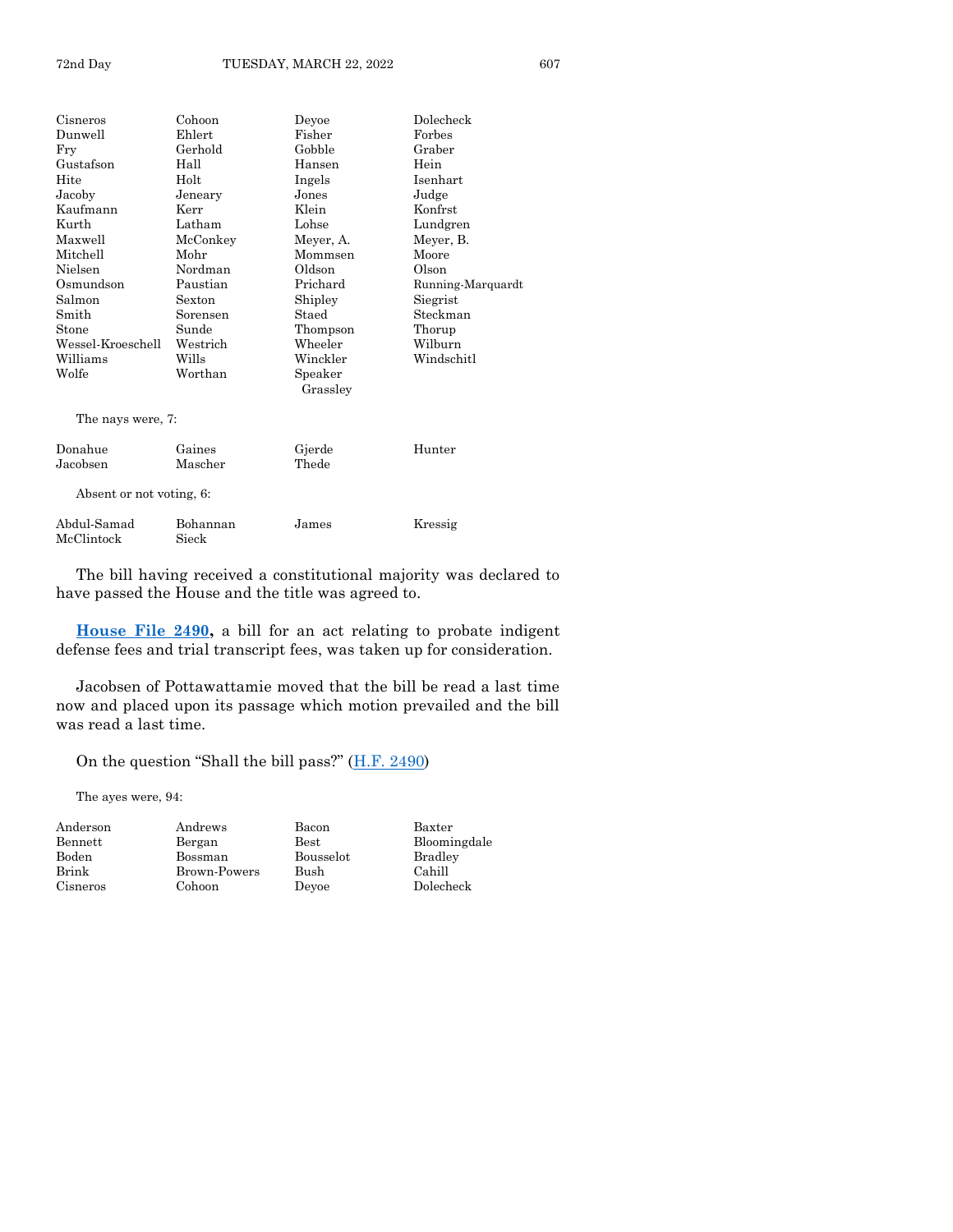| Donahue                  | Dunwell           | Ehlert     | Fisher            |
|--------------------------|-------------------|------------|-------------------|
| Forbes                   | Fry               | Gaines     | Gerhold           |
| Gjerde                   | Gobble            | Graber     | Gustafson         |
| Hall                     | Hansen            | Hein       | Hite              |
| Holt                     | Hunter            | Ingels     | Isenhart          |
| Jacobsen                 | Jacoby            | Jeneary    | Jones             |
| Judge                    | Kaufmann          | Kerr       | Klein             |
| Konfrst                  | Kurth             | Latham     | Lohse             |
| Lundgren                 | Mascher           | Maxwell    | McConkey          |
| Meyer, A.                | Meyer, B.         | Mitchell   | Mohr              |
| Mommsen                  | Moore             | Nielsen    | Nordman           |
| Oldson                   | Olson             | Osmundson  | Paustian          |
| Prichard                 | Running-Marquardt | Salmon     | Sexton            |
| Shipley                  | Siegrist          | Smith      | Sorensen          |
| Staed                    | Steckman          | Stone      | Sunde             |
| Thede                    | Thompson          | Thorup     | Wessel-Kroeschell |
| Westrich                 | Wheeler           | Wilburn    | Williams          |
| Wills                    | Winckler          | Windschitl | Wolfe             |
| Worthan                  | Speaker           |            |                   |
|                          | Grassley          |            |                   |
| The nays were, none.     |                   |            |                   |
| Absent or not voting, 6: |                   |            |                   |
| Abdul-Samad              | Bohannan          | James      | Kressig           |
| McClintock               | Sieck             |            |                   |

**[Senate File 2232,](https://www.legis.iowa.gov/legislation/BillBook?ga=89&ba=SF2232)** a bill for an act relating to the sale, lease, or rental of water treatment systems and including effective date and applicability provisions, with report of committee recommending amendment and passage, was taken up for consideration.

Lundgren of Dubuque moved that the bill be read a last time now and placed upon its passage which motion prevailed and the bill was read a last time.

On the question "Shall the bill pass?" ([S.F. 2232\)](https://www.legis.iowa.gov/legislation/BillBook?ga=89&ba=SF2232)

The ayes were, 94:

| Anuerso |
|---------|
| Bennett |
| Boden   |
| Brink   |

Anderson Andrews Bacon Baxter Bossman Bousselot Bradley Brown-Powers Bush Cahill

Bengan Best Bloomingdale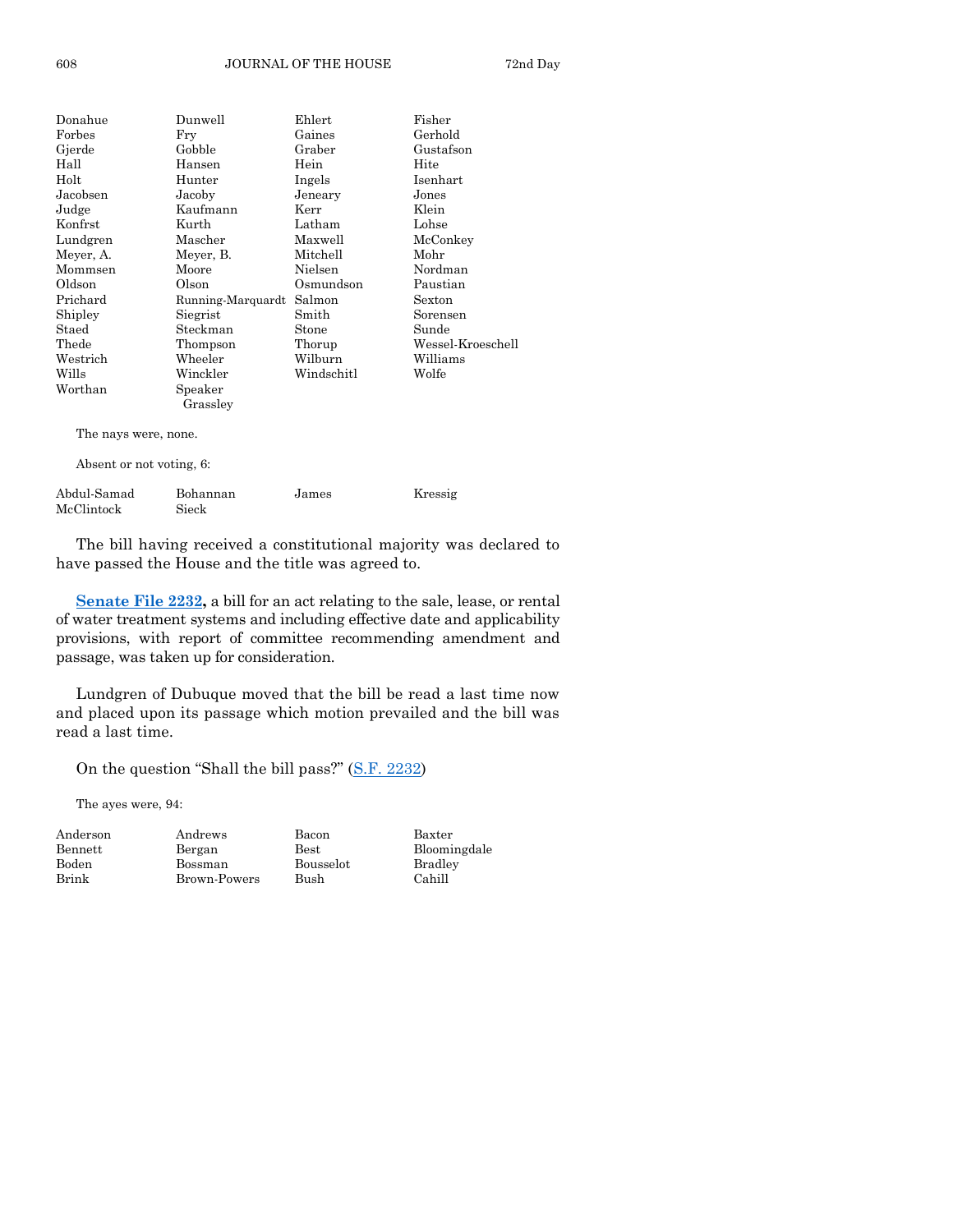| Cisneros             | Cohoon                   | Deyoe      | Dolecheck         |  |
|----------------------|--------------------------|------------|-------------------|--|
| Donahue              | Dunwell                  | Ehlert     | Fisher            |  |
| Forbes               | Fry                      | Gaines     | Gerhold           |  |
| Gjerde               | Gobble                   | Graber     | Gustafson         |  |
| Hall                 | Hansen                   | Hein       | Hite              |  |
| $_{\rm Holt}$        | Hunter                   | Ingels     | <b>Isenhart</b>   |  |
| Jacobsen             | Jacoby                   | Jeneary    | Jones             |  |
| Judge                | Kaufmann                 | Kerr       | Klein             |  |
| Konfrst              | Kurth                    | Latham     | Lohse             |  |
| Lundgren             | Mascher                  | Maxwell    | McConkey          |  |
| Meyer, A.            | Meyer, B.                | Mitchell   | Mohr              |  |
| Mommsen              | Moore                    | Nielsen    | Nordman           |  |
| Oldson               | Olson                    | Osmundson  | Paustian          |  |
| Prichard             | Running-Marquardt        | Salmon     | Sexton            |  |
| Shipley              | Siegrist                 | Smith      | Sorensen          |  |
| Staed                | Steckman                 | Stone      | Sunde             |  |
| $\rm The de$         | Thompson                 | Thorup     | Wessel-Kroeschell |  |
| Westrich             | Wheeler                  | Wilburn    | Williams          |  |
| Wills                | Winckler                 | Windschitl | Wolfe             |  |
| Worthan              | Speaker                  |            |                   |  |
|                      | Grassley                 |            |                   |  |
| The nays were, none. |                          |            |                   |  |
|                      | Absent or not voting, 6: |            |                   |  |

| Abdul-Samad | Bohannan | James | Kressig |
|-------------|----------|-------|---------|
| McClintock  | Sieck    |       |         |

**[Senate File 2245,](https://www.legis.iowa.gov/legislation/BillBook?ga=89&ba=SF2245)** a bill for an act providing a personal use exemption from licensing requirements of the Meat and Poultry Inspection Act, with report of committee recommending amendment and passage, was taken up for consideration.

Baxter of Hancock moved that the bill be read a last time now and placed upon its passage which motion prevailed and the bill was read a last time.

On the question "Shall the bill pass?" ([S.F. 2245\)](https://www.legis.iowa.gov/legislation/BillBook?ga=89&ba=SF2245)

The ayes were, 94:

Anderson Andrews Bacon Baxter Boden Bossman Bousselot Bradley

Bennett Bergan Best Bloomingdale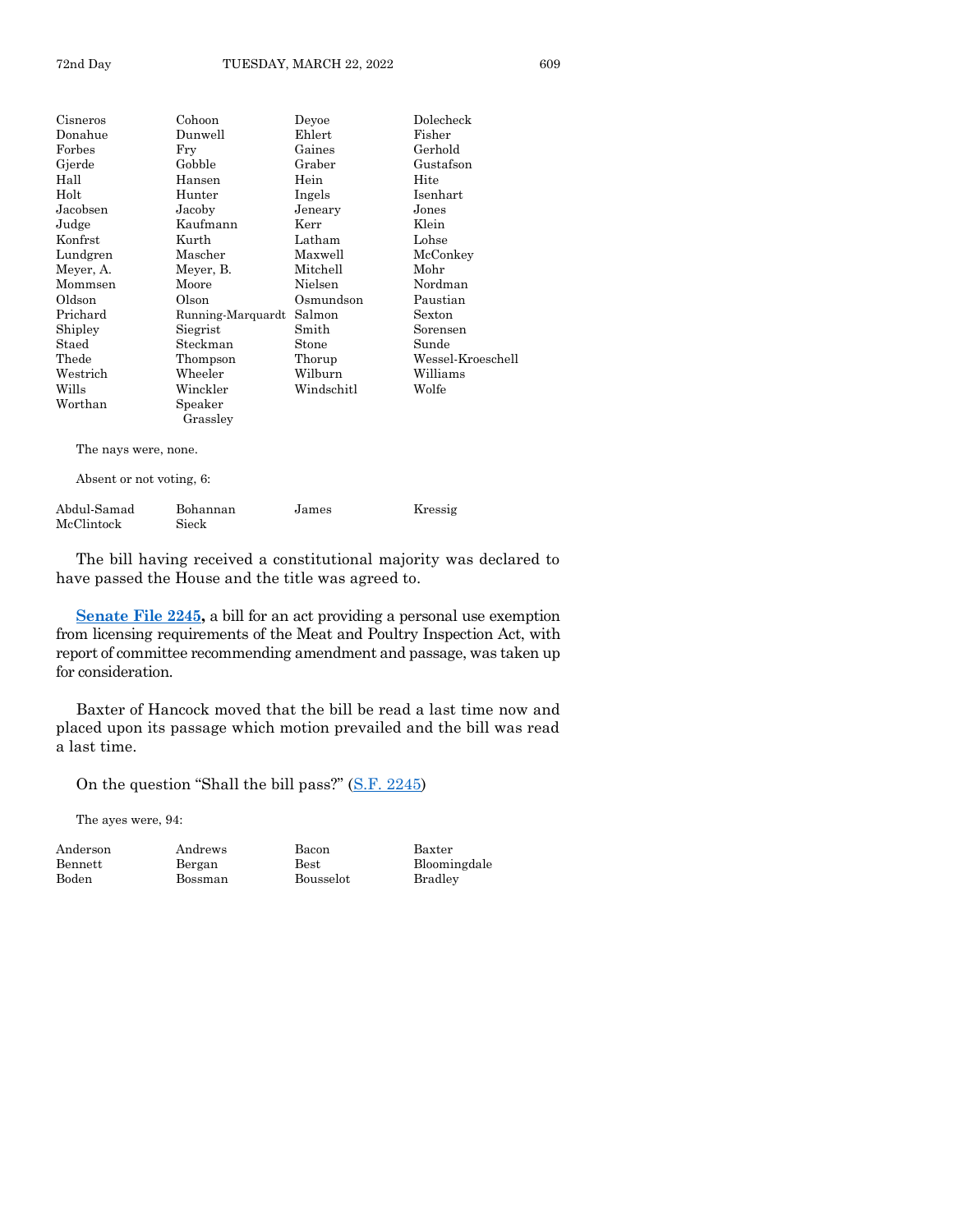| Brink                    | Brown-Powers      | Bush       | Cahill            |
|--------------------------|-------------------|------------|-------------------|
| Cisneros                 | Cohoon            | Devoe      | Dolecheck         |
| Donahue                  | Dunwell           | Ehlert     | Fisher            |
| Forbes                   | Fry               | Gaines     | Gerhold           |
| Gjerde                   | Gobble            | Graber     | Gustafson         |
| Hall                     | Hansen            | Hein       | Hite              |
| Holt                     | Hunter            | Ingels     | Isenhart          |
| Jacobsen                 | Jacoby            | Jeneary    | Jones             |
| Judge                    | Kaufmann          | Kerr       | Klein             |
| Konfrst                  | Kurth             | Latham     | Lohse             |
| Lundgren                 | Mascher           | Maxwell    | McConkey          |
| Meyer, A.                | Meyer, B.         | Mitchell   | Mohr              |
| Mommsen                  | Moore             | Nielsen    | Nordman           |
| Oldson                   | Olson             | Osmundson  | Paustian          |
| Prichard                 | Running-Marquardt | Salmon     | Sexton            |
| Shipley                  | Siegrist          | Smith      | Sorensen          |
| Staed                    | Steckman          | Stone      | Sunde             |
| Thede                    | Thompson          | Thorup     | Wessel-Kroeschell |
| Westrich                 | Wheeler           | Wilburn    | Williams          |
| Wills                    | Winckler          | Windschitl | Wolfe             |
| Worthan                  | Speaker           |            |                   |
|                          | Grassley          |            |                   |
| The nays were, none.     |                   |            |                   |
| Absent or not voting, 6: |                   |            |                   |

| Abdul-Samad | Bohannan | James | Kressig |
|-------------|----------|-------|---------|
| McClintock  | Sieck    |       |         |

[Senate File 2296,](https://www.legis.iowa.gov/legislation/BillBook?ga=89&ba=SF2296) a bill for an act relating to a peace officer's search of garbage placed outside of a person's residence for waste collection in a publicly accessible area, with report of committee recommending amendment and passage, was taken up for consideration.

Holt of Crawford moved that the bill be read a last time now and placed upon its passage which motion prevailed and the bill was read a last time.

On the question "Shall the bill pass?" ([S.F. 2296\)](https://www.legis.iowa.gov/legislation/BillBook?ga=89&ba=SF2296)

The ayes were, 58:

| Andrews     | Bacon        | Baxter | Bergan  |
|-------------|--------------|--------|---------|
| <b>Best</b> | Bloomingdale | Boden  | Bossman |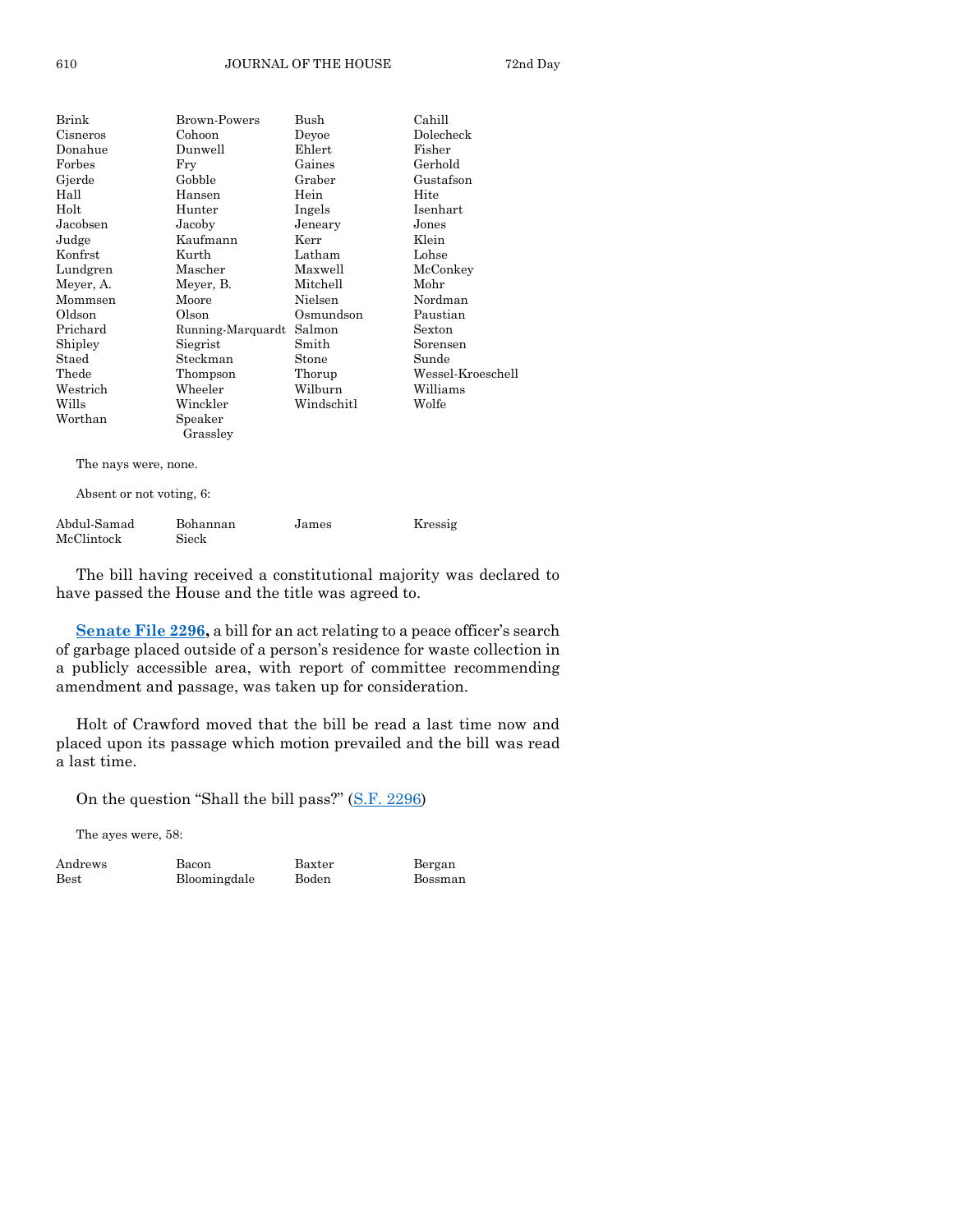| Bousselot          | Bradley   | Brink    | Bush       |
|--------------------|-----------|----------|------------|
| Deyoe              | Dolecheck | Fisher   | Fry        |
| Gerhold            | Gjerde    | Gobble   | Graber     |
| Gustafson          | Hansen    | Hein     | Hite       |
| Holt               | Ingels    | Jacobsen | Jacoby     |
| Jenearv            | Jones     | Judge    | Kaufmann   |
| Kerr               | Klein     | Latham   | Lundgren   |
| Maxwell            | Meyer, A. | Mitchell | Mohr       |
| Mommsen            | Moore     | Nordman  | Osmundson  |
| Paustian           | Salmon    | Sexton   | Siegrist   |
| Sorensen           | Stone     | Thede    | Thorup     |
| ${\rm Western}$    | Wheeler   | Wills    | Windschitl |
| Worthan            | Speaker   |          |            |
|                    | Grassley  |          |            |
| The nays were, 36: |           |          |            |

| Anderson          | Bennett  | <b>Brown-Powers</b> | Cahill            |
|-------------------|----------|---------------------|-------------------|
| Cisneros          | Cohoon   | Donahue             | Dunwell           |
| Ehlert            | Forbes   | Gaines              | Hall              |
| Hunter            | Isenhart | Konfrst             | Kurth             |
| Lohse             | Mascher  | McConkey            | Meyer, B.         |
| Nielsen           | Oldson   | Olson               | Prichard          |
| Running-Marquardt | Shipley  | Smith               | Staed             |
| Steckman          | Sunde    | Thompson            | Wessel-Kroeschell |
| Wilburn           | Williams | Winckler            | Wolfe             |
|                   |          |                     |                   |

Absent or not voting, 6:

| Abdul-Samad | Bohannan | James | Kressig |
|-------------|----------|-------|---------|
| McClintock  | Sieck    |       |         |

The bill having received a constitutional majority was declared to have passed the House and the title was agreed to.

#### Appropriations Calendar

**[House File 2554,](https://www.legis.iowa.gov/legislation/BillBook?ga=89&ba=HF2554)** a bill for an act relating to adding functional family therapy and multisystemic therapy for youth as covered services under the Medicaid program, was taken up for consideration.

Fry of Clarke moved that the bill be read a last time now and placed upon its passage which motion prevailed and the bill was read a last time.

On the question "Shall the bill pass?"  $(H.F. 2554)$  $(H.F. 2554)$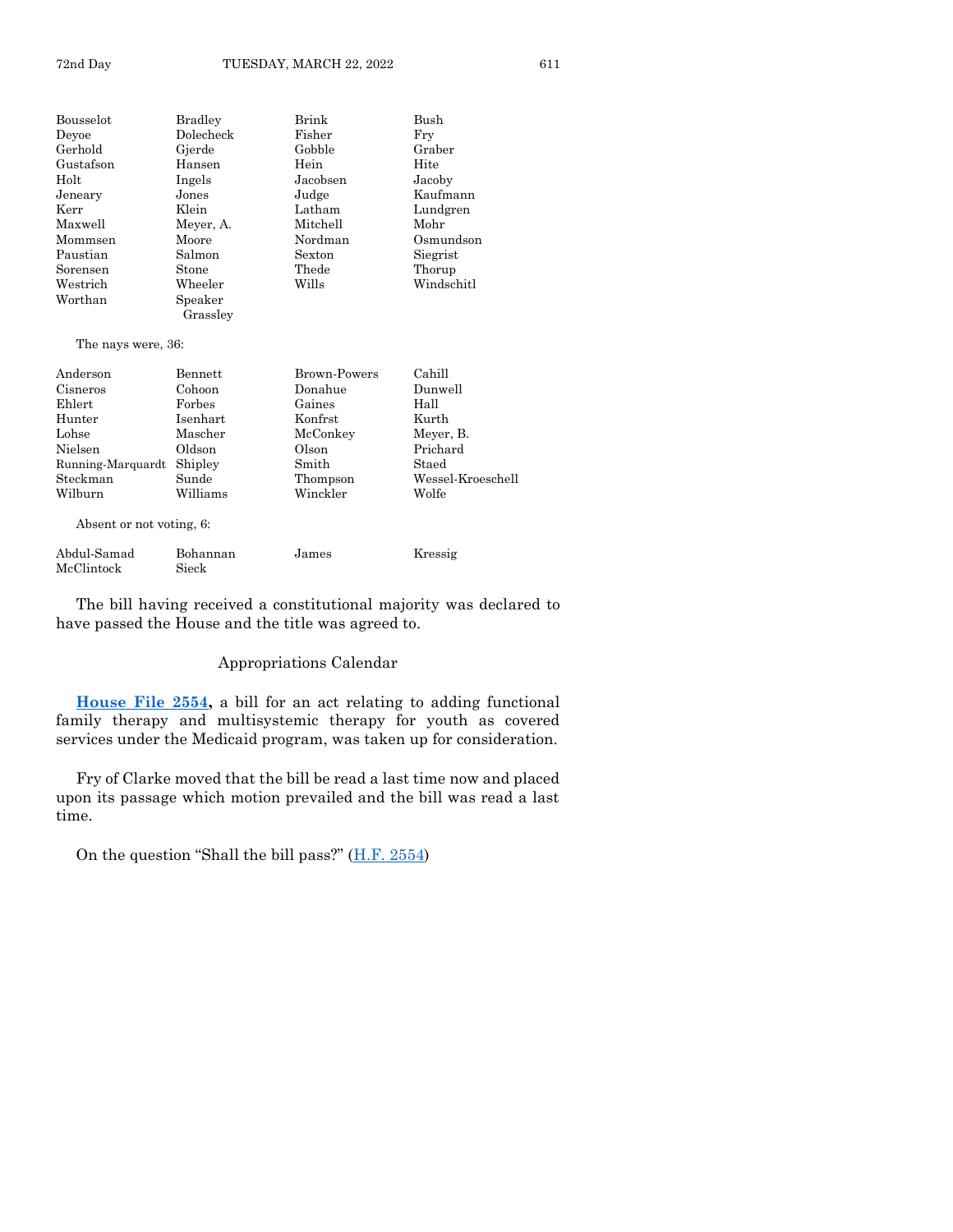The ayes were, 94:

| Anderson       | Andrews             | Bacon          | Baxter            |
|----------------|---------------------|----------------|-------------------|
| <b>Bennett</b> | Bergan              | <b>Best</b>    | Bloomingdale      |
| Boden          | Bossman             | Bousselot      | <b>Bradley</b>    |
| Brink          | <b>Brown-Powers</b> | Bush           | Cahill            |
| Cisneros       | Cohoon              | Deyoe          | Dolecheck         |
| Donahue        | Dunwell             | Ehlert         | Fisher            |
| Forbes         | Fry                 | Gaines         | Gerhold           |
| Gjerde         | Gobble              | Graber         | Gustafson         |
| Hall           | Hansen              | Hein           | Hite              |
| Holt           | Hunter              | Ingels         | Isenhart          |
| Jacobsen       | Jacoby              | Jeneary        | Jones             |
| Judge          | Kaufmann            | Kerr           | Klein             |
| Konfrst        | Kurth               | Latham         | Lohse             |
| Lundgren       | Mascher             | Maxwell        | McConkey          |
| Meyer, A.      | Meyer, B.           | Mitchell       | Mohr              |
| Mommsen        | Moore               | <b>Nielsen</b> | Nordman           |
| Oldson         | Olson               | Osmundson      | Paustian          |
| Prichard       | Running-Marquardt   | Salmon         | Sexton            |
| Shipley        | Siegrist            | Smith          | Sorensen          |
| Staed          | Steckman            | Stone          | Sunde             |
| Thede          | Thompson            | Thorup         | Wessel-Kroeschell |
| Westrich       | Wheeler             | Wilburn        | Williams          |
| Wills          | Winckler            | Windschitl     | Wolfe             |
| Worthan        | Speaker<br>Grassley |                |                   |

The nays were, none.

Absent or not voting, 6:

| Abdul-Samad | Bohannan | James | Kressig |
|-------------|----------|-------|---------|
| McClintock  | Sieck    |       |         |

The bill having received a constitutional majority was declared to have passed the House and the title was agreed to.

**[House File 2555,](https://www.legis.iowa.gov/legislation/BillBook?ga=89&ba=HF2555)** a bill for an act establishing the cybersecurity simulation training center at the Iowa state university of science and technology, was taken up for consideration.

Sorensen of Adair moved that the bill be read a last time now and placed upon its passage which motion prevailed and the bill was read a last time.

On the question "Shall the bill pass?"  $(H.F. 2555)$  $(H.F. 2555)$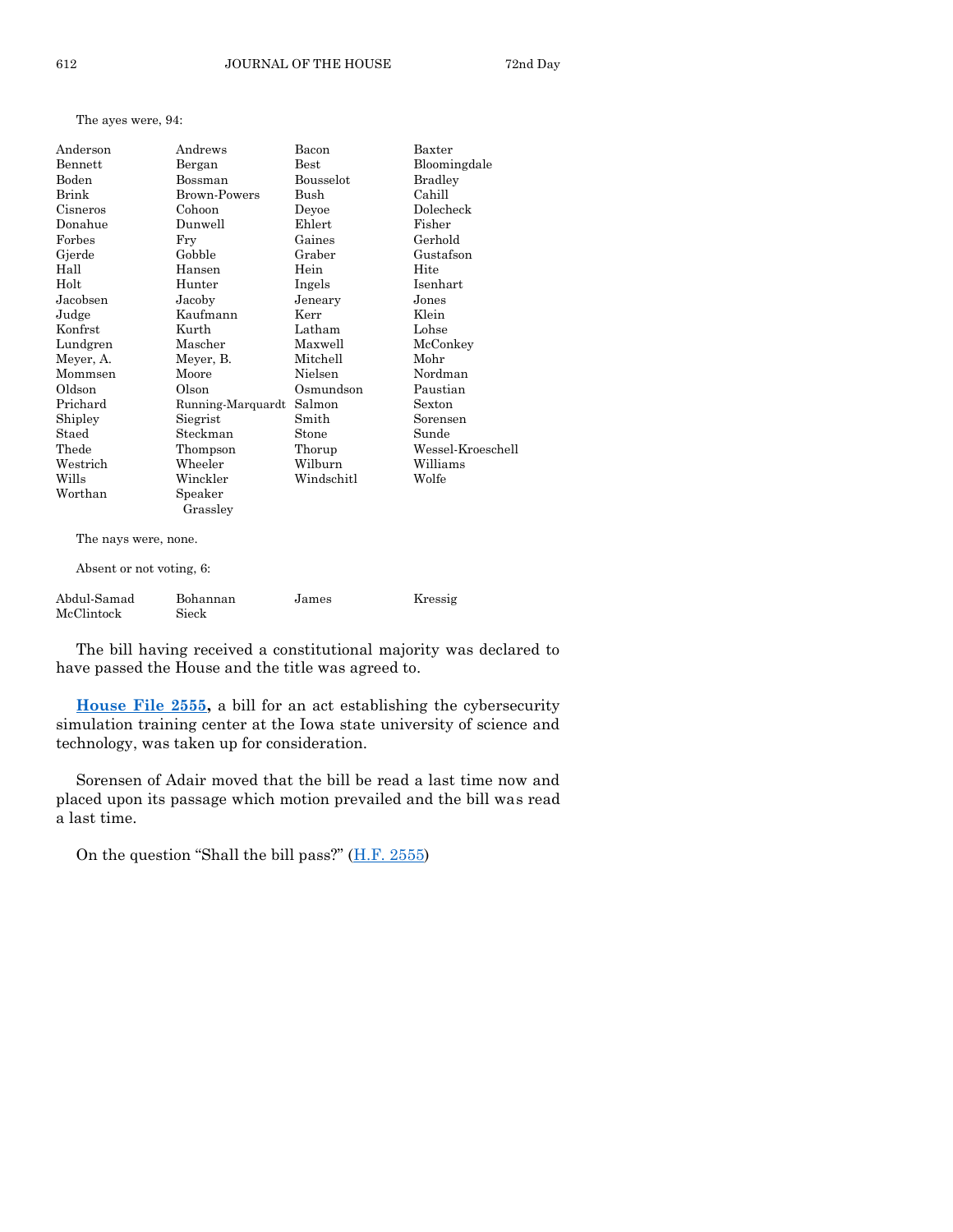The ayes were, 92:

| Anderson          | Andrews           | Bacon            | Baxter         |
|-------------------|-------------------|------------------|----------------|
| <b>Bennett</b>    | Bergan            | <b>Best</b>      | Bloomingdale   |
| <b>Boden</b>      | Bossman           | <b>Bousselot</b> | <b>Bradley</b> |
| Brink             | Brown-Powers      | Bush             | Cahill         |
| Cohoon            | Devoe             | Dolecheck        | Donahue        |
| Dunwell           | Ehlert            | Fisher           | Forbes         |
| Fry               | Gaines            | Gerhold          | Gjerde         |
| Gobble            | Graber            | Gustafson        | Hall           |
| Hansen            | Hein              | Hite             | Holt           |
| Hunter            | Ingels            | Isenhart         | Jacobsen       |
| Jacoby            | Jeneary           | Jones            | Judge          |
| Kaufmann          | Kerr              | Klein            | Konfrst        |
| Kurth             | Latham            | Lohse            | Lundgren       |
| Mascher           | Maxwell           | McConkey         | Meyer, A.      |
| Meyer, B.         | Mitchell          | Mohr             | Mommsen        |
| Moore             | Nielsen           | Nordman          | Oldson         |
| Olson             | Osmundson         | Paustian         | Prichard       |
| Running-Marquardt | Salmon            | <b>Sexton</b>    | Siegrist       |
| Smith             | Sorensen          | Staed            | Steckman       |
| Stone             | Sunde             | Thede            | Thompson       |
| Thorup            | Wessel-Kroeschell | Westrich         | Wheeler        |
| Wilburn           | Williams          | Wills            | Winckler       |
| Windschitl        | Wolfe             | Worthan          | Speaker        |
|                   |                   |                  | Grassley       |
| The nays were, 2: |                   |                  |                |
| Cisneros          | Shipley           |                  |                |

Absent or not voting, 6:

| Abdul-Samad | Bohannan | James | Kressig |
|-------------|----------|-------|---------|
| McClintock  | Sieck    |       |         |

The bill having received a constitutional majority was declared to have passed the House and the title was agreed to.

**[House File 2557,](https://www.legis.iowa.gov/legislation/BillBook?ga=89&ba=HF2557)** a bill for an act relating to transportation and other infrastructure-related appropriations to the department of transportation, including allocation and use of moneys from the road use tax fund and the primary road fund, was taken up for consideration.

Mommsen of Clinton asked and received unanimous consent to withdraw amendment  $\underline{H-8190}$  $\underline{H-8190}$  $\underline{H-8190}$  filed by him on March 16, 2022.

Bossman of Woodbury offered amendment H–[8189](https://www.legis.iowa.gov/legislation/BillBook?ga=89&ba=H8189) filed by him and moved its adoption.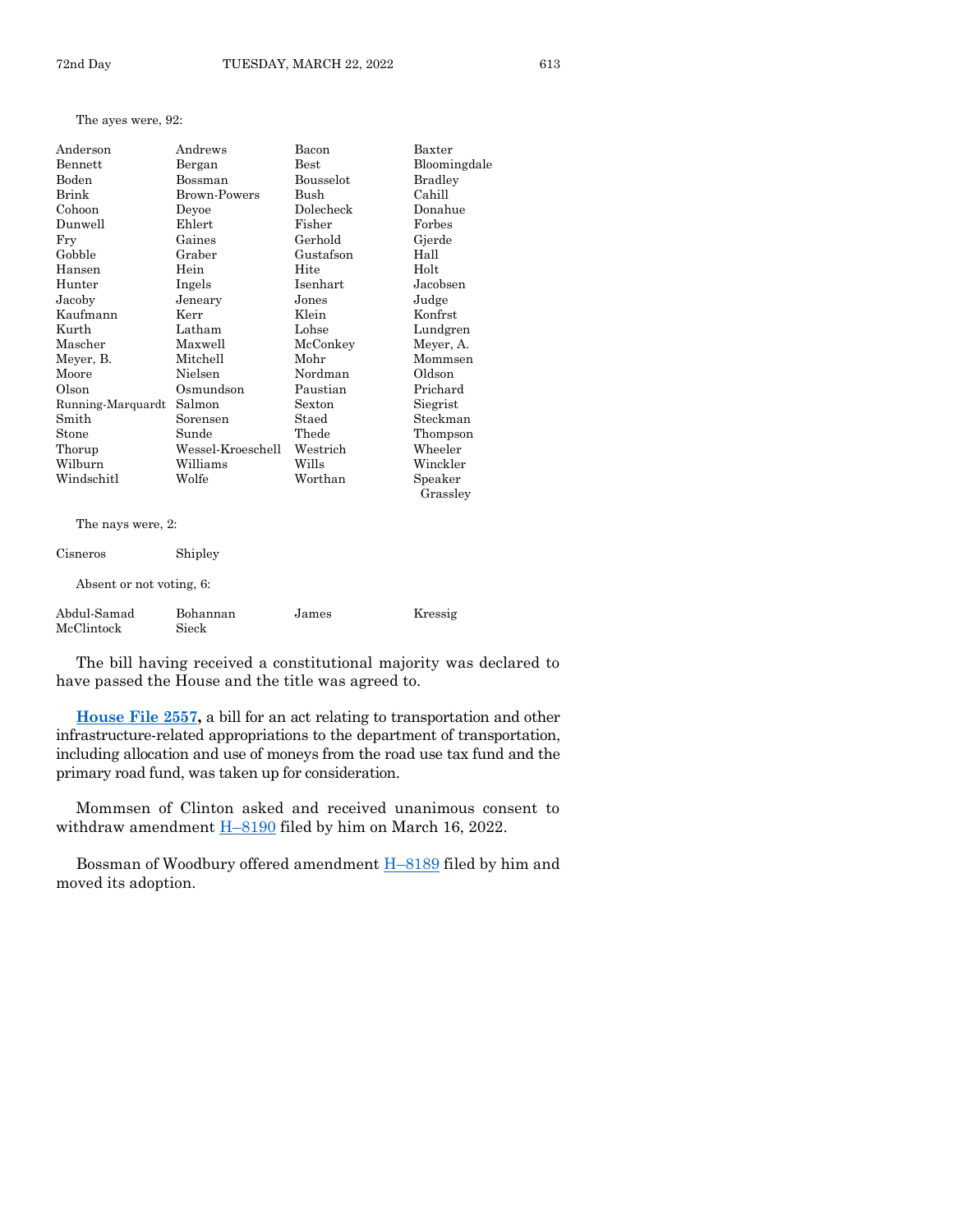Amendment  $H-8189$  $H-8189$  was adopted.

Bossman of Woodbury moved that the bill be read a last time now and placed upon its passage which motion prevailed and the bill was read a last time.

#### On the question "Shall the bill pass?" ([H.F. 2557\)](https://www.legis.iowa.gov/legislation/BillBook?ga=89&ba=HF2557)

The ayes were, 92:

| Anderson          | Andrews             | Bacon            | Baxter         |
|-------------------|---------------------|------------------|----------------|
| Bennett           | Bergan              | Best             | Bloomingdale   |
| Boden             | Bossman             | <b>Bousselot</b> | <b>Bradley</b> |
| Brink             | <b>Brown-Powers</b> | Bush             | Cahill         |
| Cisneros          | Cohoon              | Deyoe            | Dolecheck      |
| Donahue           | Dunwell             | Ehlert           | Fisher         |
| Forbes            | Fry                 | Gaines           | Gerhold        |
| Gjerde            | Gobble              | Graber           | Gustafson      |
| Hall              | Hansen              | Hein             | Hite           |
| Holt              | Hunter              | Ingels           | Isenhart       |
| Jacobsen          | Jeneary             | Jones            | Judge          |
| Kaufmann          | Kerr                | Klein            | Konfrst        |
| Kurth             | Latham              | Lohse            | Lundgren       |
| Mascher           | Maxwell             | McConkey         | Meyer, A.      |
| Meyer, B.         | Mitchell            | Mohr             | Mommsen        |
| Moore             | Nielsen             | Nordman          | Oldson         |
| Olson             | Osmundson           | Paustian         | Prichard       |
| Running-Marquardt | Salmon              | Sexton           | Shipley        |
| Siegrist          | Sorensen            | Staed            | Steckman       |
| Stone             | Sunde               | Thede            | Thompson       |
| Thorup            | Wessel-Kroeschell   | Westrich         | Wheeler        |
| Wilburn           | Williams            | Wills            | Winckler       |
| Windschitl        | Wolfe               | Worthan          | Speaker        |
|                   |                     |                  | Grassley       |
| The nays were, 2: |                     |                  |                |

| Jacoby                    | Smith             |       |         |
|---------------------------|-------------------|-------|---------|
| Absent or not voting, 6:  |                   |       |         |
| Abdul-Samad<br>McClintock | Bohannan<br>Sieck | James | Kressig |

The bill having received a constitutional majority was declared to have passed the House and the title was agreed to.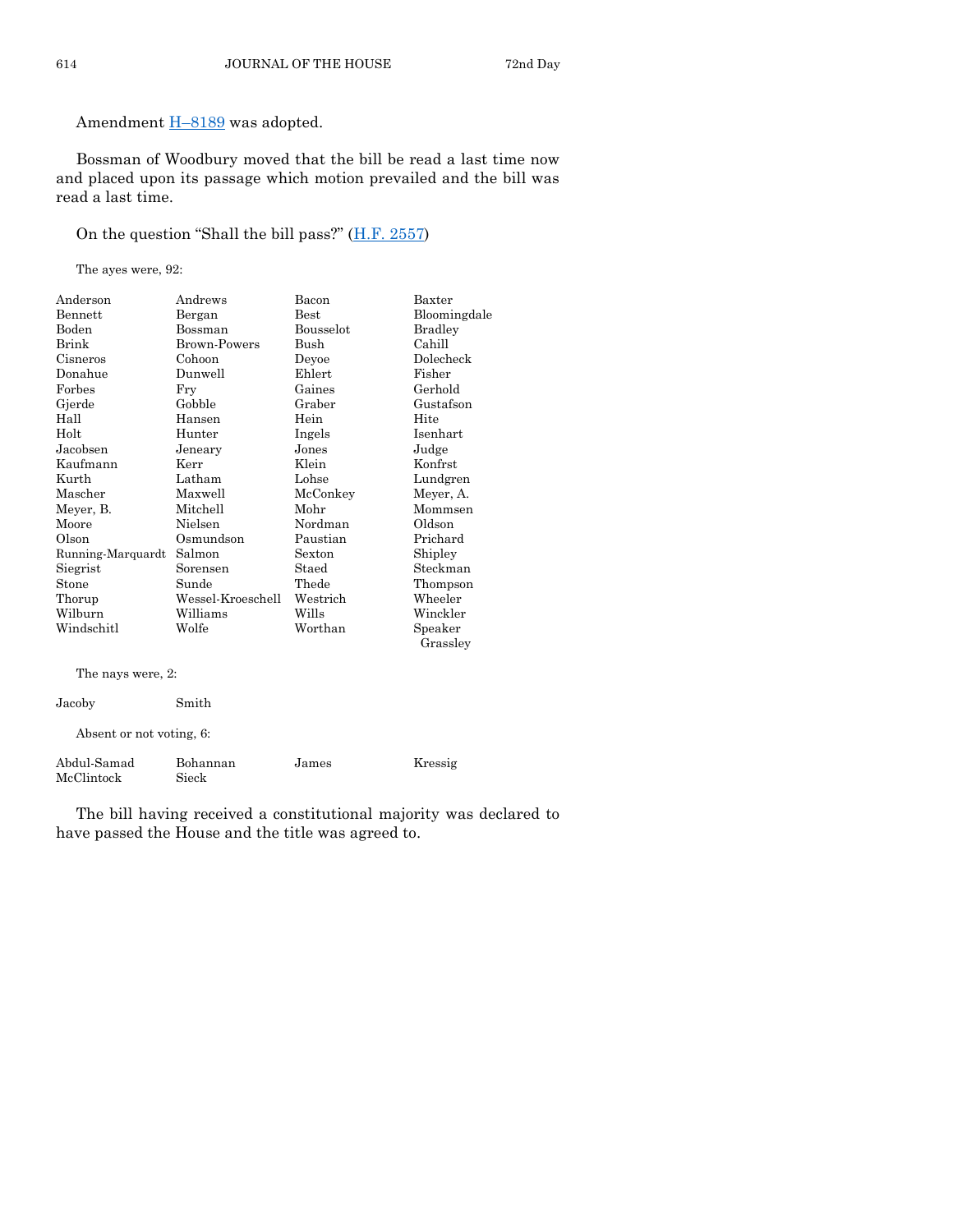**[House File 2558,](https://www.legis.iowa.gov/legislation/BillBook?ga=89&ba=HF2558)** a bill for an act relating to appropriations to the judicial branch, was taken up for consideration.

Worthan of Buena Vista offered amendment H–[8206](https://www.legis.iowa.gov/legislation/BillBook?ga=89&ba=H8206) filed by him and moved its adoption.

Amendment H–[8206](https://www.legis.iowa.gov/legislation/BillBook?ga=89&ba=H8206) was adopted.

Worthan of Buena Vista asked and received unanimous consent to withdraw amendment H–[8199](https://www.legis.iowa.gov/legislation/BillBook?ga=89&ba=H8199) filed by him on March 21, 2022.

Isenhart of Dubuque offered amendment H–[8201](https://www.legis.iowa.gov/legislation/BillBook?ga=89&ba=H8201) filed by him.

Wills of Dickinson in the chair at 6:12 p.m.

Isenhart of Dubuque moved the adoption of amendment H–[8201.](https://www.legis.iowa.gov/legislation/BillBook?ga=89&ba=H8201)

Roll call was requested by Isenhart of Dubuque and Steckman of Cerro Gordo.

On the question "Shall amendment  $H-8201$  $H-8201$  be adopted?" ([H.F. 2558\)](https://www.legis.iowa.gov/legislation/BillBook?ga=89&ba=HF2558)

The ayes were, 37:

| Anderson          | Bennett           | <b>Brown-Powers</b> | Cahill   |
|-------------------|-------------------|---------------------|----------|
| Cohoon            | Donahue           | Ehlert              | Forbes   |
| Gaines            | Gjerde            | Hall                | Hansen   |
| Hunter            | Isenhart          | Jacoby              | Judge    |
| Konfrst           | Kurth             | Mascher             | McConkey |
| Meyer, B.         | Nielsen           | Oldson              | Olson    |
| Prichard          | Running-Marquardt | Shipley             | Smith    |
| Staed             | Steckman          | Sunde               | Thede    |
| Wessel-Kroeschell | Wilburn           | Williams            | Winckler |
| Wolfe             |                   |                     |          |

The nays were, 57:

| Andrews   | Bacon           | Baxter    | Bergan   |
|-----------|-----------------|-----------|----------|
| Best      | Bloomingdale    | Boden     | Bossman  |
| Bousselot | <b>Bradley</b>  | Brink     | Bush     |
| Cisneros  | Devoe           | Dolecheck | Dunwell  |
| Fisher    | Frv             | Gerhold   | Gobble   |
| Graber    | Grassley, Spkr. | Gustafson | Hein     |
| Hite      | Holt            | Ingels    | Jacobsen |
| Jeneary   | Jones           | Kaufmann  | Kerr     |
| Klein     | Latham          | Lohse     | Lundgren |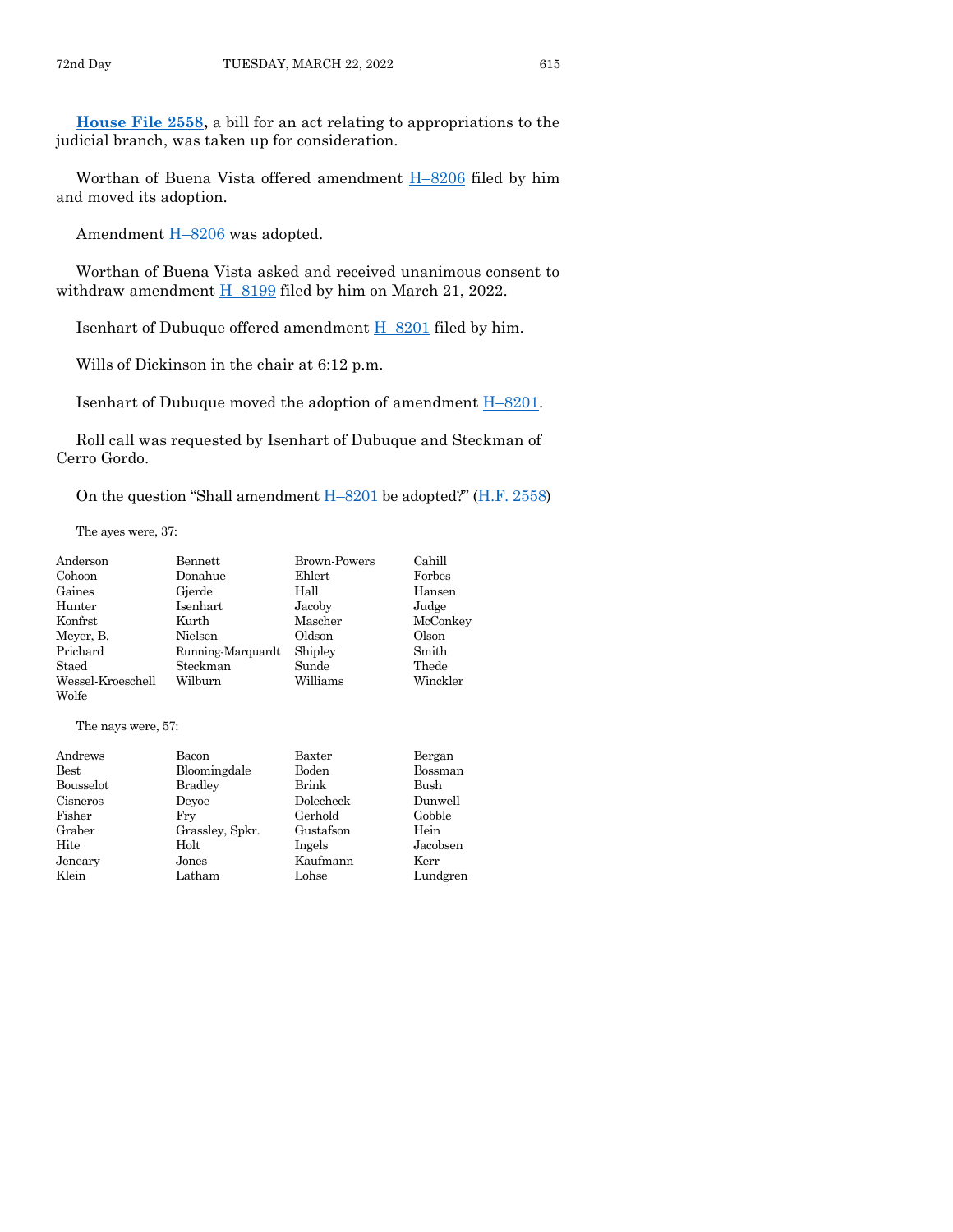| Maxwell   | Meyer, A. | Mitchell   | Mohr      |
|-----------|-----------|------------|-----------|
| Mommsen   | Moore     | Nordman    | Osmundson |
| Paustian  | Salmon    | Sexton     | Siegrist  |
| Sorensen  | Stone     | Thompson   | Thorup    |
| Westrich  | Wheeler   | Windschitl | Worthan   |
| Wills.    |           |            |           |
| Presiding |           |            |           |
|           |           |            |           |

Absent or not voting, 6:

| Abdul-Samad | Bohannan | James | Kressig |
|-------------|----------|-------|---------|
| McClintock  | Sieck    |       |         |

Amendment H-[8201](https://www.legis.iowa.gov/legislation/BillBook?ga=89&ba=H8201) lost.

Isenhart of Dubuque asked and received unanimous consent to withdraw amendment  $\underline{H-8207}$  $\underline{H-8207}$  $\underline{H-8207}$  filed by him on March 21, 2022.

Worthan of Buena Vista moved that the bill be read a last time now and placed upon its passage which motion prevailed and the bill was read a last time.

On the question "Shall the bill pass?" ([H.F. 2558\)](https://www.legis.iowa.gov/legislation/BillBook?ga=89&ba=HF2558)

The ayes were, 90:

| Anderson          | Andrews             | Bacon           | Baxter       |
|-------------------|---------------------|-----------------|--------------|
| Bennett           | Bergan              | Best            | Bloomingdale |
| Boden             | Bossman             | Bousselot       | Bradley      |
| Brink             | <b>Brown-Powers</b> | Bush            | Cahill       |
| Cohoon            | Devoe               | Dolecheck       | Donahue      |
| Dunwell           | Ehlert              | Fisher          | Forbes       |
| Fry               | Gaines              | Gerhold         | Gjerde       |
| Gobble            | Graber              | Grassley, Spkr. | Gustafson    |
| Hall              | Hansen              | Hein            | Hite         |
| Holt              | Hunter              | Ingels          | Isenhart     |
| Jacobsen          | Jeneary             | Jones           | Judge        |
| Kaufmann          | Kerr                | Klein           | Konfrst      |
| Kurth             | Latham              | Lohse           | Lundgren     |
| Mascher           | Maxwell             | McConkey        | Meyer, A.    |
| Meyer, B.         | Mitchell            | Mohr            | Mommsen      |
| Moore             | Nielsen             | Nordman         | Oldson       |
| Olson             | Osmundson           | Paustian        | Prichard     |
| Running-Marquardt | Salmon              | Sexton          | Siegrist     |
| Sorensen          | Staed               | Steckman        | Stone        |
| Sunde             | Thede               | Thompson        | Thorup       |
| Wessel-Kroeschell | Westrich            | Wheeler         | Wilburn      |
| Williams          | Winckler            | Windschitl      | Wolfe        |
| Worthan           | Wills,              |                 |              |
|                   | Presiding           |                 |              |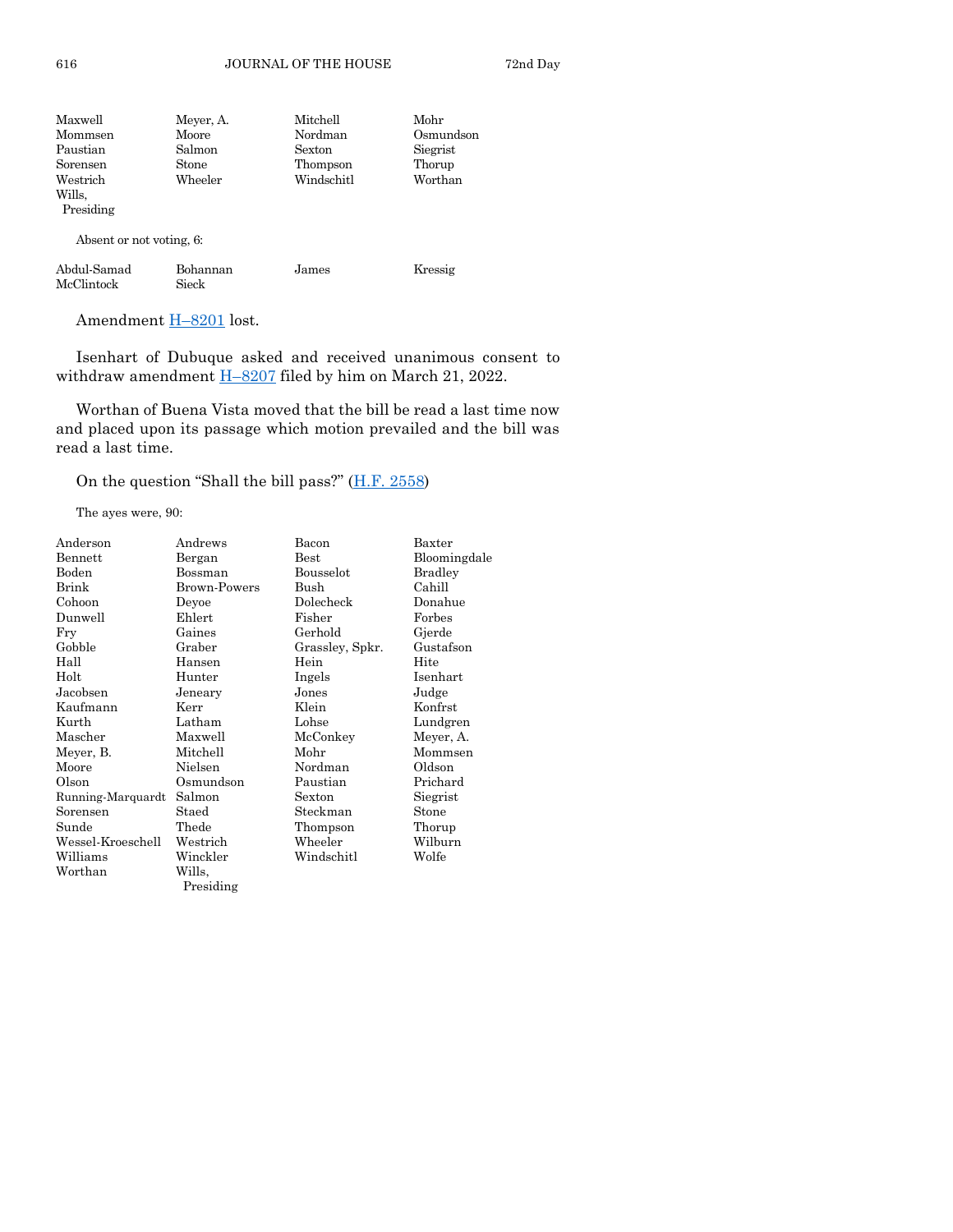| The nays were, 4:         |                   |         |         |
|---------------------------|-------------------|---------|---------|
| Cisneros                  | Jacoby            | Shipley | Smith   |
| Absent or not voting, 6:  |                   |         |         |
| Abdul-Samad<br>McClintock | Bohannan<br>Sieck | James   | Kressig |

**[House File 2559,](https://www.legis.iowa.gov/legislation/BillBook?ga=89&ba=HF2559)** a bill for an act relating to appropriations to the justice system, was taken up for consideration.

Meyer of Polk offered amendment  $H-8200$  $H-8200$  filed by him.

Meyer of Polk asked and received unanimous consent to withdraw amendment  $H-8215$ , to amendment  $H-8200$ , filed by him from the floor.

Meyer of Polk offered amendment  $H-8214$ , to amendment  $H-8200$ , filed by him from the floor and moved its adoption.

Amendment  $H-8214$ , to amendment  $H-8200$ , was adopted.

Meyer of Polk moved the adoption of amendment  $H-8200$ , as amended.

Roll call was requested by Meyer of Polk and Steckman of Cerro Gordo.

On the question "Shall amendment  $H-8200$ , as amended, be adopted?" ([H.F. 2559\)](https://www.legis.iowa.gov/legislation/BillBook?ga=89&ba=HF2559)

> Mascher Oldson

Winckler

The ayes were, 37:

| Anderson          | Bennett   | <b>Brown-Powers</b>     | Cahill  |
|-------------------|-----------|-------------------------|---------|
| Cohoon            | Donahue   | Ehlert                  | Forbes  |
| Gaines            | Gjerde    | Hall                    | Hansen  |
| Hunter            | Isenhart  | Jacobsen                | Jacoby  |
| Judge             | Konfrst   | Kurth                   | Masche  |
| McConkey          | Meyer, B. | Nielsen                 | Oldson  |
| Olson             | Prichard  | Running-Marquardt Smith |         |
| Staed             | Steckman  | Sunde                   | Thede   |
| Wessel-Kroeschell | Wilburn   | Williams                | Winckle |
| Wolfe             |           |                         |         |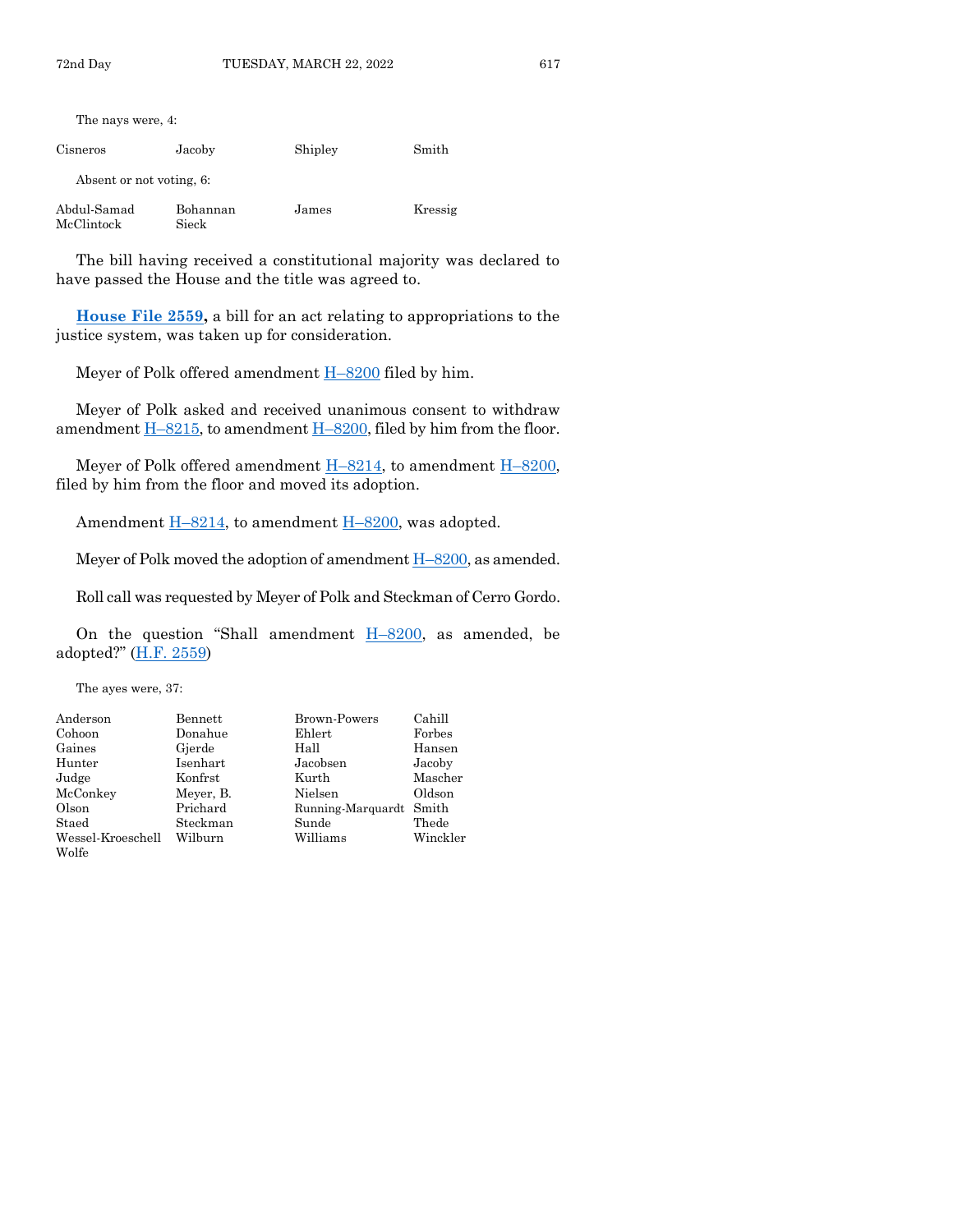| Bacon<br>Bloomingdale<br><b>Bradley</b> | Baxter<br>Boden | Bergan<br>Bossman |
|-----------------------------------------|-----------------|-------------------|
|                                         |                 |                   |
|                                         |                 |                   |
|                                         | Brink           | Bush              |
| Devoe                                   | Dolecheck       | Dunwell           |
| Fry                                     | Gerhold         | Gobble            |
| Grassley, Spkr.                         | Gustafson       | Hein              |
| Holt                                    | Ingels          | Jeneary           |
| Kaufmann                                | Kerr            | Klein             |
| Lohse                                   | Lundgren        | Maxwell           |
| Mitchell                                | Mohr            | Mommsen           |
| Nordman                                 | Osmundson       | Paustian          |
| Sexton                                  | Shipley         | Siegrist          |
| Stone                                   | Thompson        | Thorup            |
| Wheeler                                 | Windschitl      | Worthan           |
|                                         |                 |                   |
|                                         |                 |                   |
| Absent or not voting, 6:                |                 |                   |
| Bohannan                                | James           | Kressig           |
|                                         | Sieck           |                   |

Amendment **H**–[8200,](https://www.legis.iowa.gov/legislation/BillBook?ga=89&ba=H8200) as amended, lost.

Anderson of Polk offered amendment H–[8202](https://www.legis.iowa.gov/legislation/BillBook?ga=89&ba=H8202) filed by her and moved its adoption.

Roll call was requested by Anderson of Polk and Nielsen of Johnson.

On the question "Shall amendment H–[8202](https://www.legis.iowa.gov/legislation/BillBook?ga=89&ba=H8202) be adopted?" ([H.F. 2559\)](https://www.legis.iowa.gov/legislation/BillBook?ga=89&ba=HF2559)

Bergan Bossman

The ayes were, 36:

The nays were, 57:

| Anderson  | Bennett           | <b>Brown-Powers</b> | Cahill            |
|-----------|-------------------|---------------------|-------------------|
| Cohoon    | Donahue           | Ehlert              | Forbes            |
| Gaines    | Gjerde            | Hall                | Hansen            |
| Hunter    | Isenhart          | Jacoby              | Judge             |
| Konfrst   | Kurth             | Mascher             | McConkey          |
| Meyer, B. | Nielsen           | Oldson              | Olson             |
| Prichard  | Running-Marquardt | Smith               | Staed             |
| Steckman  | Sunde             | Thede               | Wessel-Kroeschell |
| Wilburn   | Williams          | Winckler            | Wolfe             |

The nays were, 58:

| Andrews     | Bacon        | Baxter |
|-------------|--------------|--------|
| <b>Best</b> | Bloomingdale | Boden  |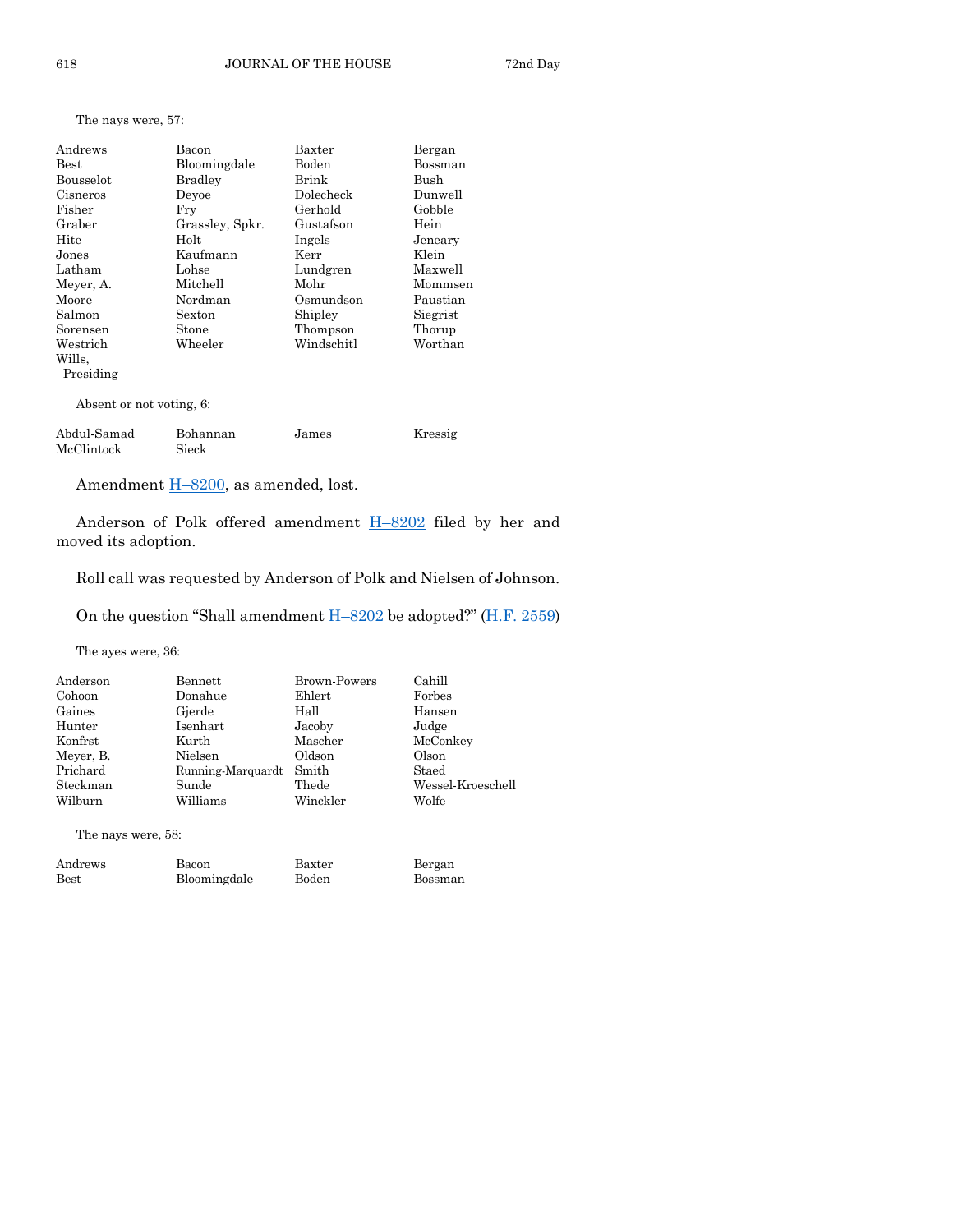| Bousselot | <b>Bradley</b>  | Brink     | Bush       |
|-----------|-----------------|-----------|------------|
| Cisneros  | Devoe           | Dolecheck | Dunwell    |
| Fisher    | Frv             | Gerhold   | Gobble     |
| Graber    | Grassley, Spkr. | Gustafson | Hein       |
| Hite      | Holt            | Ingels    | Jacobsen   |
| Jeneary   | Jones           | Kaufmann  | Kerr       |
| Klein     | Latham          | Lohse     | Lundgren   |
| Maxwell   | Meyer, A.       | Mitchell  | Mohr       |
| Mommsen   | Moore           | Nordman   | Osmundson  |
| Paustian  | Salmon          | Sexton    | Shipley    |
| Siegrist  | Sorensen        | Stone     | Thompson   |
| Thorup    | Westrich        | Wheeler   | Windschitl |
| Worthan   | Wills.          |           |            |
|           | Presiding       |           |            |

Absent or not voting, 6:

| Abdul-Samad | Bohannan | James | Kressig |
|-------------|----------|-------|---------|
| McClintock  | Sieck    |       |         |

Amendment H-[8202](https://www.legis.iowa.gov/legislation/BillBook?ga=89&ba=H8202) lost.

Pursuant to Rule 31.8, relating to the timely filing of amendments, amendment  $\underline{H-8212}$ , filed by Shipley of Van Buren et al., from the floor, was placed out of order.

Worthan of Buena Vista offered amendment  $H-8205$  $H-8205$  filed by him and moved its adoption.

Roll call was requested by Meyer of Polk and McConkey of Pottawattamie.

On the question "Shall amendment  $H-8205$  $H-8205$  be adopted?" ( $H.F. 2559$ )

The ayes were, 92:

| Anderson  | Andrews         | Bacon     | Baxter         |
|-----------|-----------------|-----------|----------------|
| Bennett   | Bergan          | Best      | Bloomingdale   |
| Boden     | Bossman         | Bousselot | <b>Bradley</b> |
| Brink     | Brown-Powers    | Bush      | Cahill         |
| Cohoon    | Devoe           | Dolecheck | Donahue        |
| Dunwell   | Ehlert          | Fisher    | Forbes         |
| FryGaines | Gerhold         | Gjerde    | Gobble         |
| Graber    | Grassley, Spkr. | Gustafson | Hall           |
| Hansen    | Hein            | Hite      | Holt           |
| Hunter    | Ingels          | Isenhart  | Jacobsen       |
| Jacoby    | Jeneary         | Jones     | Judge          |
| Kaufmann  | Kerr            | Klein     | Konfrst        |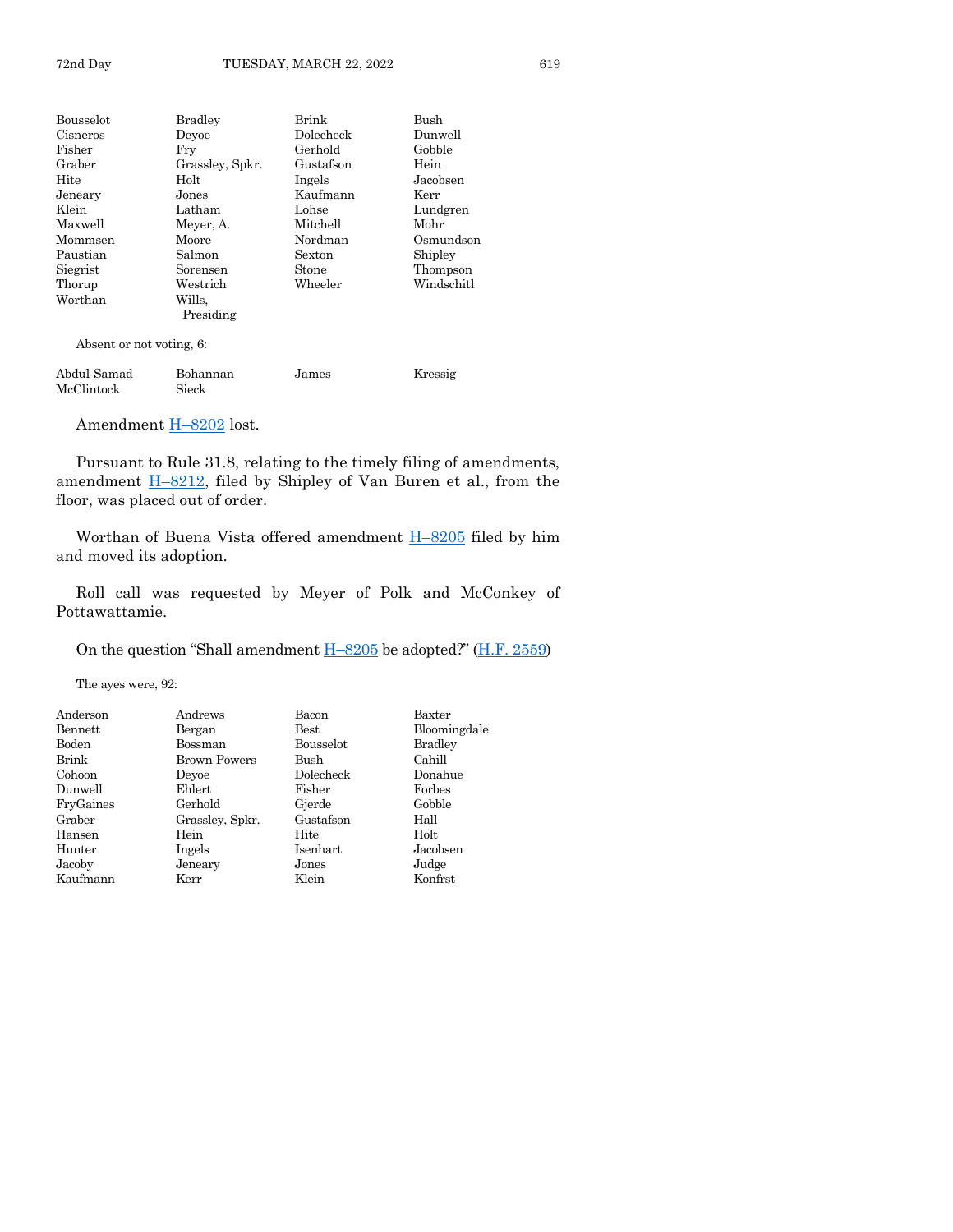| Kurth             | Latham            | Lohse     | Lundgren   |
|-------------------|-------------------|-----------|------------|
| Mascher           | Maxwell           | McConkey  | Meyer, A.  |
| Meyer, B.         | Mitchell          | Mohr      | Mommsen    |
| Moore             | Nielsen           | Nordman   | Oldson     |
| Olson             | Osmundson         | Paustian  | Prichard   |
| Running-Marquardt | Salmon            | Sexton    | Siegrist   |
| Smith             | Sorensen          | Staed     | Steckman   |
| Stone             | Sunde             | Thede     | Thompson   |
| Thorup            | Wessel-Kroeschell | Westrich  | Wheeler    |
| Wilburn           | Williams          | Winckler  | Windschitl |
| Wolfe             | Worthan           | Wills.    |            |
|                   |                   | Presiding |            |
|                   |                   |           |            |

The nays were, 2:

| Cisneros                 | Shipley  |  |
|--------------------------|----------|--|
| Absent or not voting, 6: |          |  |
| Abdul-Samad              | Bohannan |  |

Abdul-Samad Bohannan James Kressig McClintock

Amendment H–[8205](https://www.legis.iowa.gov/legislation/BillBook?ga=89&ba=H8205) was adopted.

Meyer of Polk offered amendment  $H-8203$  $H-8203$  filed by him.

Worthan of Buena Vista rose on a point of order that amendment H–[8203](https://www.legis.iowa.gov/legislation/BillBook?ga=89&ba=H8203) was not germane.

The Speaker ruled the point well taken and amendment  $H-8203$  $H-8203$  not germane.

Meyer of Polk asked for unanimous consent to suspend the rules to consider amendment **H**-[8203.](https://www.legis.iowa.gov/legislation/BillBook?ga=89&ba=H8203)

Objection was raised.

Meyer of Polk moved to suspend the rules to consider amendment H–[8203.](https://www.legis.iowa.gov/legislation/BillBook?ga=89&ba=H8203)

Roll call was requested by Meyer of Polk and McConkey of Pottawattamie.

On the question "Shall the rules be suspended to consider amendment H–[8203?](https://www.legis.iowa.gov/legislation/BillBook?ga=89&ba=H8203)" [\(H.F. 2559\)](https://www.legis.iowa.gov/legislation/BillBook?ga=89&ba=HF2559)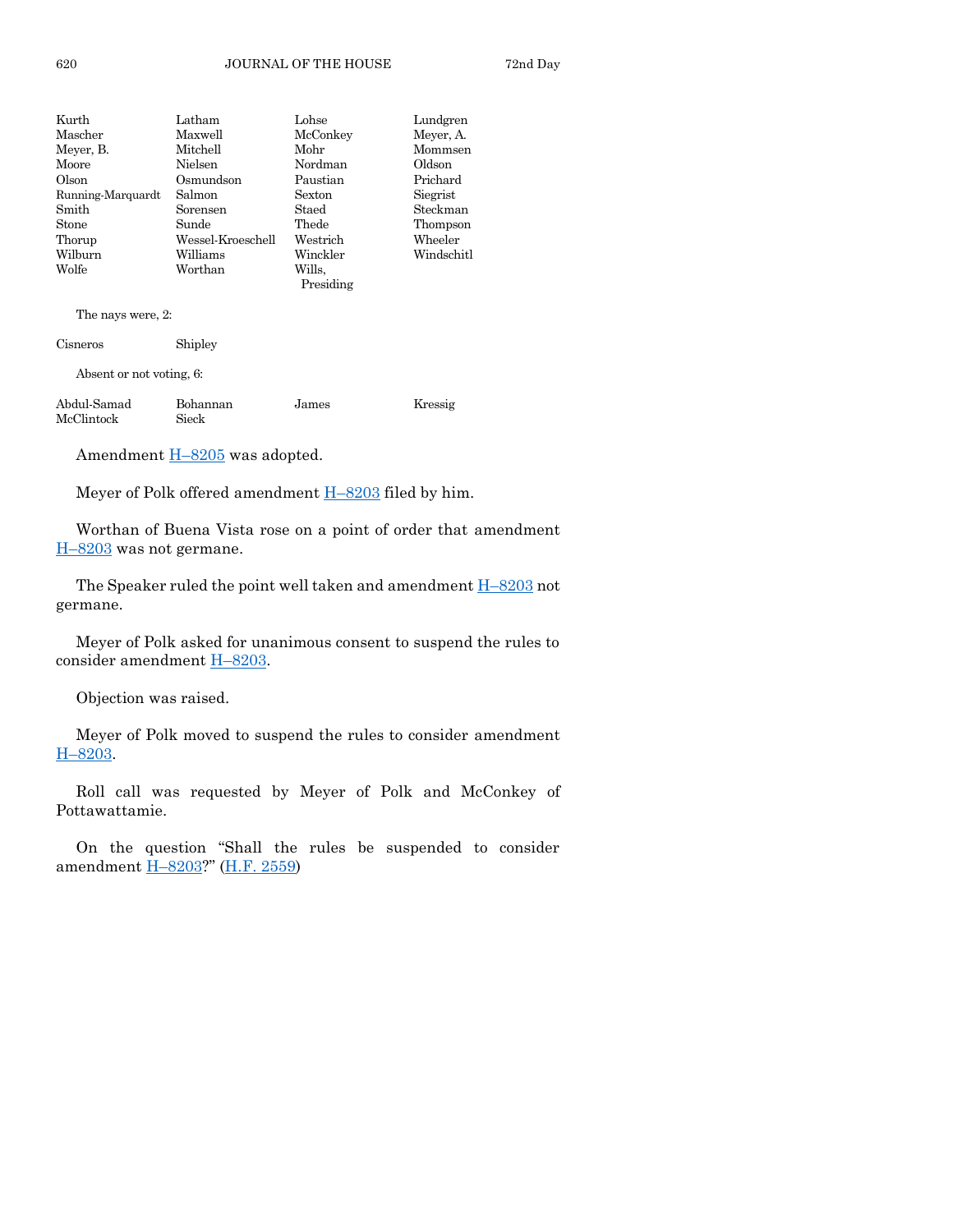The ayes were, 36:

| Anderson  | Bennett                 | <b>Brown-Powers</b> | Cahill            |
|-----------|-------------------------|---------------------|-------------------|
| Cohoon    | Donahue                 | Ehlert              | Forbes            |
| Gaines    | Gjerde                  | Hall                | Hansen            |
| Hunter    | Isenhart                | Jacoby              | Judge             |
| Konfrst   | Kurth                   | Mascher             | McConkey          |
| Meyer, B. | Nielsen                 | Oldson              | Olson             |
| Prichard  | Running-Marquardt Smith |                     | Staed             |
| Steckman  | Sunde                   | Thede               | Wessel-Kroeschell |
| Wilburn   | Williams                | Winckler            | Wolfe             |

#### The nays were, 58:

| Andrews                  | Bacon             | Baxter    | Bergan     |
|--------------------------|-------------------|-----------|------------|
| <b>Best</b>              | Bloomingdale      | Boden     | Bossman    |
| <b>Bousselot</b>         | <b>Bradley</b>    | Brink     | Bush       |
| Cisneros                 | Devoe             | Dolecheck | Dunwell    |
| Fisher                   | Fry               | Gerhold   | Gobble     |
| Graber                   | Grassley, Spkr.   | Gustafson | Hein       |
| Hite                     | Holt              | Ingels    | Jacobsen   |
| Jeneary                  | Jones             | Kaufmann  | Kerr       |
| Klein                    | Latham            | Lohse     | Lundgren   |
| Maxwell                  | Meyer, A.         | Mitchell  | Mohr       |
| Mommsen                  | Moore             | Nordman   | Osmundson  |
| Paustian                 | Salmon            | Sexton    | Shipley    |
| Siegrist                 | Sorensen          | Stone     | Thompson   |
| Thorup                   | ${\rm Westernch}$ | Wheeler   | Windschitl |
| Worthan                  | Wills.            |           |            |
|                          | Presiding         |           |            |
| Absent or not voting, 6: |                   |           |            |

Abdul-Samad Bohannan James Kressig

McClintock Sieck

The motion to suspend the rules lost.

Prichard of Floyd offered amendment H–[8204](https://www.legis.iowa.gov/legislation/BillBook?ga=89&ba=H8204) filed by him.

Worthan of Buena Vista rose on a point of order that amendment H–[8204](https://www.legis.iowa.gov/legislation/BillBook?ga=89&ba=H8204) was not germane.

The Speaker ruled the point well taken and amendment  $H-8204$  $H-8204$  not germane.

Prichard of Floyd asked for unanimous consent to suspend the rules to consider amendment H–[8204.](https://www.legis.iowa.gov/legislation/BillBook?ga=89&ba=H8204)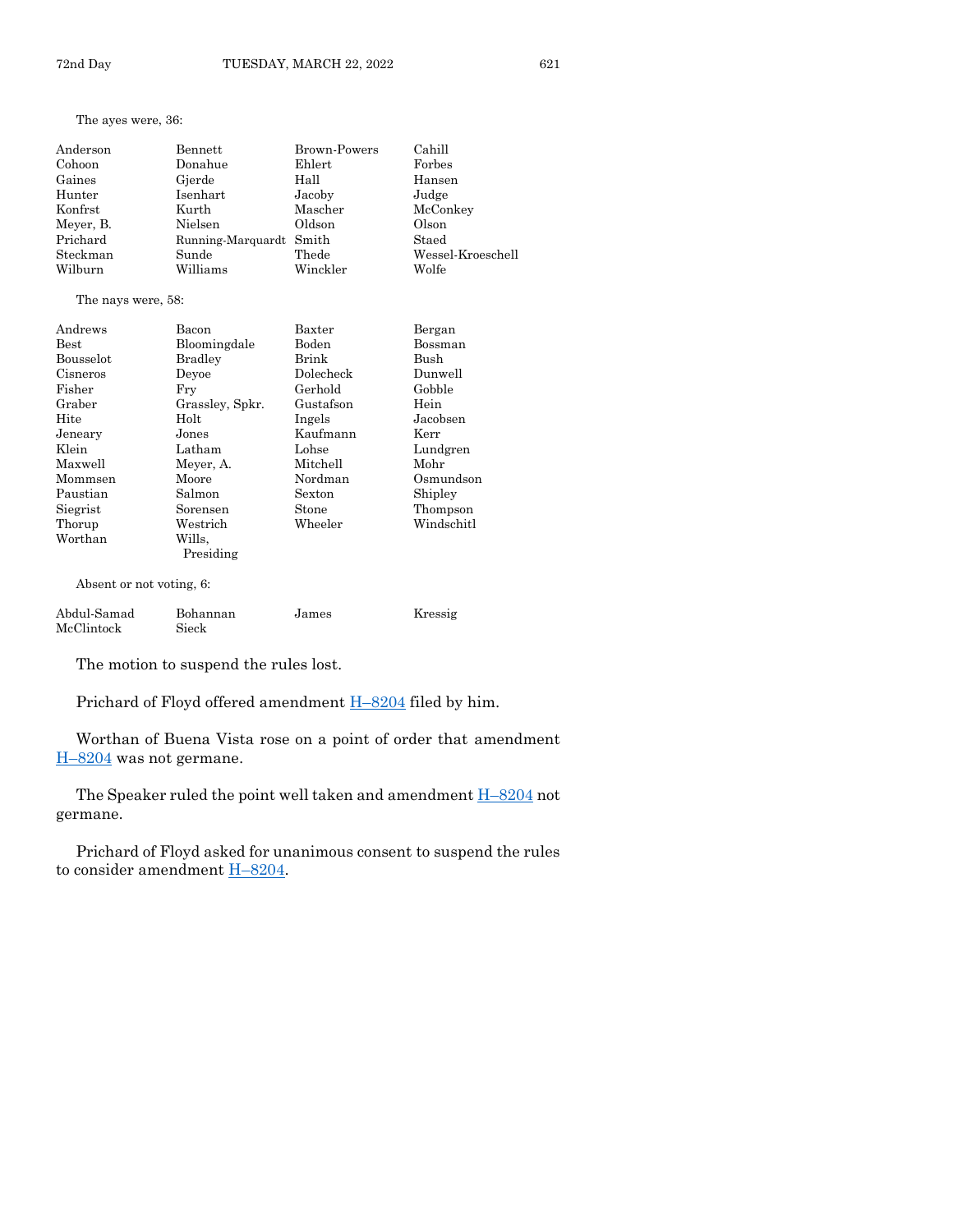Objection was raised.

Prichard of Floyd moved to suspend the rules to consider amendment H–[8204.](https://www.legis.iowa.gov/legislation/BillBook?ga=89&ba=H8204)

Roll call was requested by Prichard of Floyd and Steckman of Cerro Gordo.

On the question "Shall the rules be suspended to consider amendment H–[8204?](https://www.legis.iowa.gov/legislation/BillBook?ga=89&ba=H8204)" [\(H.F. 2559\)](https://www.legis.iowa.gov/legislation/BillBook?ga=89&ba=HF2559)

The ayes were, 38:

| Anderson | Bennett           | <b>Brown-Powers</b> | Cahill            |
|----------|-------------------|---------------------|-------------------|
| Cohoon   | Donahue           | Ehlert              | Forbes            |
| Gaines   | Gjerde            | Gobble              | Hall              |
| Hansen   | Hunter            | Isenhart            | Jacoby            |
| Judge    | Konfrst           | Kurth               | Mascher           |
| McConkey | Meyer, B.         | Mitchell            | Nielsen           |
| Oldson   | Olson             | Prichard            | Running-Marquardt |
| Smith    | Staed             | Steckman            | Sunde             |
| Thede    | Wessel-Kroeschell | Wilburn             | Williams          |
| Winckler | Wolfe             |                     |                   |

The nays were, 56:

| Andrews                  | Baxter<br>Bacon |           | Bergan    |
|--------------------------|-----------------|-----------|-----------|
| <b>Best</b>              | Bloomingdale    | Boden     | Bossman   |
| <b>Bousselot</b>         | Bradley         | Brink     | Bush      |
| Cisneros                 | Devoe           | Dolecheck | Dunwell   |
| Fisher                   | Fry             | Gerhold   | Graber    |
| Grassley, Spkr.          | Gustafson       | Hein      | Hite      |
| Holt                     | Ingels          | Jacobsen  | Jeneary   |
| $\rm Jones$              | Kaufmann        | Kerr      | Klein     |
| Latham                   | Lohse           | Lundgren  | Maxwell   |
| Meyer, A.                | Mohr            | Mommsen   | Moore     |
| Nordman                  | Osmundson       | Paustian  | Salmon    |
| Sexton                   | Shipley         | Siegrist  | Sorensen  |
| Stone                    | Thompson        | Thorup    | Westrich  |
| Wheeler                  | Windschitl      | Worthan   | Wills.    |
|                          |                 |           | Presiding |
| Absent or not voting, 6: |                 |           |           |

Abdul-Samad Bohannan James Kressig McClintock Sieck

The motion to suspend the rules lost.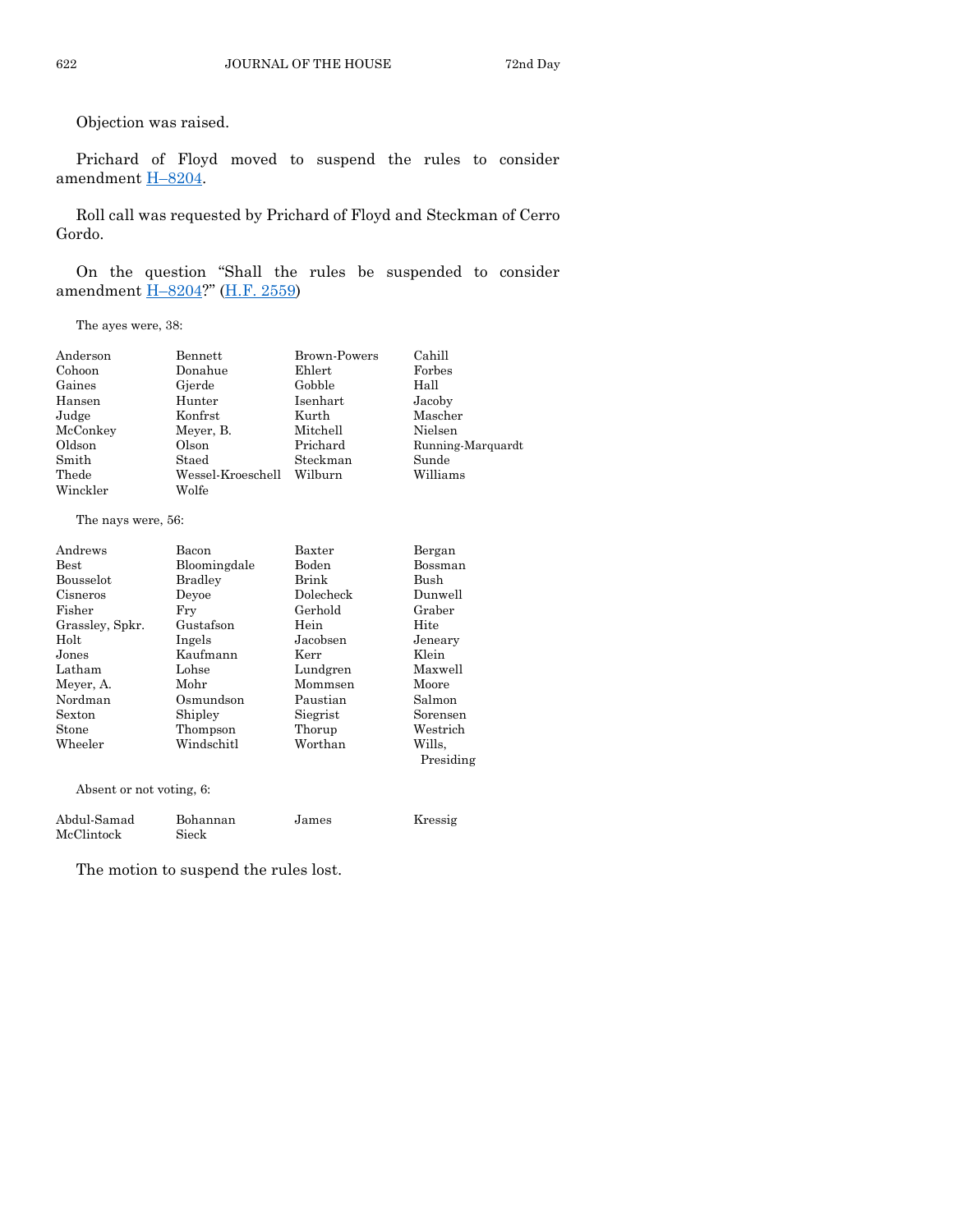Worthan of Buena Vista moved that the bill be read a last time now and placed upon its passage which motion prevailed and the bill was read a last time.

#### On the question "Shall the bill pass?" ([H.F. 2559\)](https://www.legis.iowa.gov/legislation/BillBook?ga=89&ba=HF2559)

The ayes were, 58:

| Andrews                       | Bacon            | Baxter              | Bergan                |
|-------------------------------|------------------|---------------------|-----------------------|
| Best                          | Bloomingdale     | Boden               | Bossman               |
| Bousselot                     | <b>Bradley</b>   | Brink               | Bush                  |
| Deyoe                         | Dolecheck        | Dunwell             | Fisher                |
| Fry                           | Gerhold          | Gobble              | Graber                |
| Grassley, Spkr.               | Gustafson        | Hansen              | Hein                  |
| Hite                          | Holt             | Ingels              | Jacobsen              |
| Jeneary                       | Jones            | Judge               | Kaufmann              |
| Kerr                          | Klein            | Latham              | Lohse                 |
| Lundgren                      | Maxwell          | Meyer, A.           | Mitchell              |
| Mohr                          | Mommsen          | Moore               | Nordman               |
| Osmundson                     | Paustian         | Salmon              | Sexton                |
| Siegrist                      | Sorensen         | Stone               | Thompson              |
| Thorup                        | Westrich         | Wheeler             | Windschitl            |
| Worthan                       | Wills.           |                     |                       |
|                               | Presiding        |                     |                       |
|                               |                  |                     |                       |
| The nays were, 36:            |                  |                     |                       |
| Anderson                      | <b>Bennett</b>   | <b>Brown-Powers</b> | Cahill                |
| Cisneros                      | Cohoon           | Donahue             | Ehlert                |
| Forbes                        | Gaines           | Gjerde              | Hall                  |
| Hunter                        | Isenhart         | Jacoby              | Konfrst               |
| Kurth                         | Mascher          | McConkey            |                       |
| Nielsen                       | Oldson           | Olson               | Meyer, B.<br>Prichard |
|                               |                  | Smith               | Staed                 |
| Running-Marquardt<br>Steckman | Shipley<br>Sunde | Thede               | Wessel-Kroeschell     |
| Wilburn                       | Williams         | Winckler            | Wolfe                 |
|                               |                  |                     |                       |
| Absent or not voting, 6:      |                  |                     |                       |
|                               |                  |                     |                       |
| Abdul-Samad                   | Bohannan         | James               | Kressig               |
| McClintock                    | Sieck            |                     |                       |

The bill having received a constitutional majority was declared to have passed the House and the title was agreed to.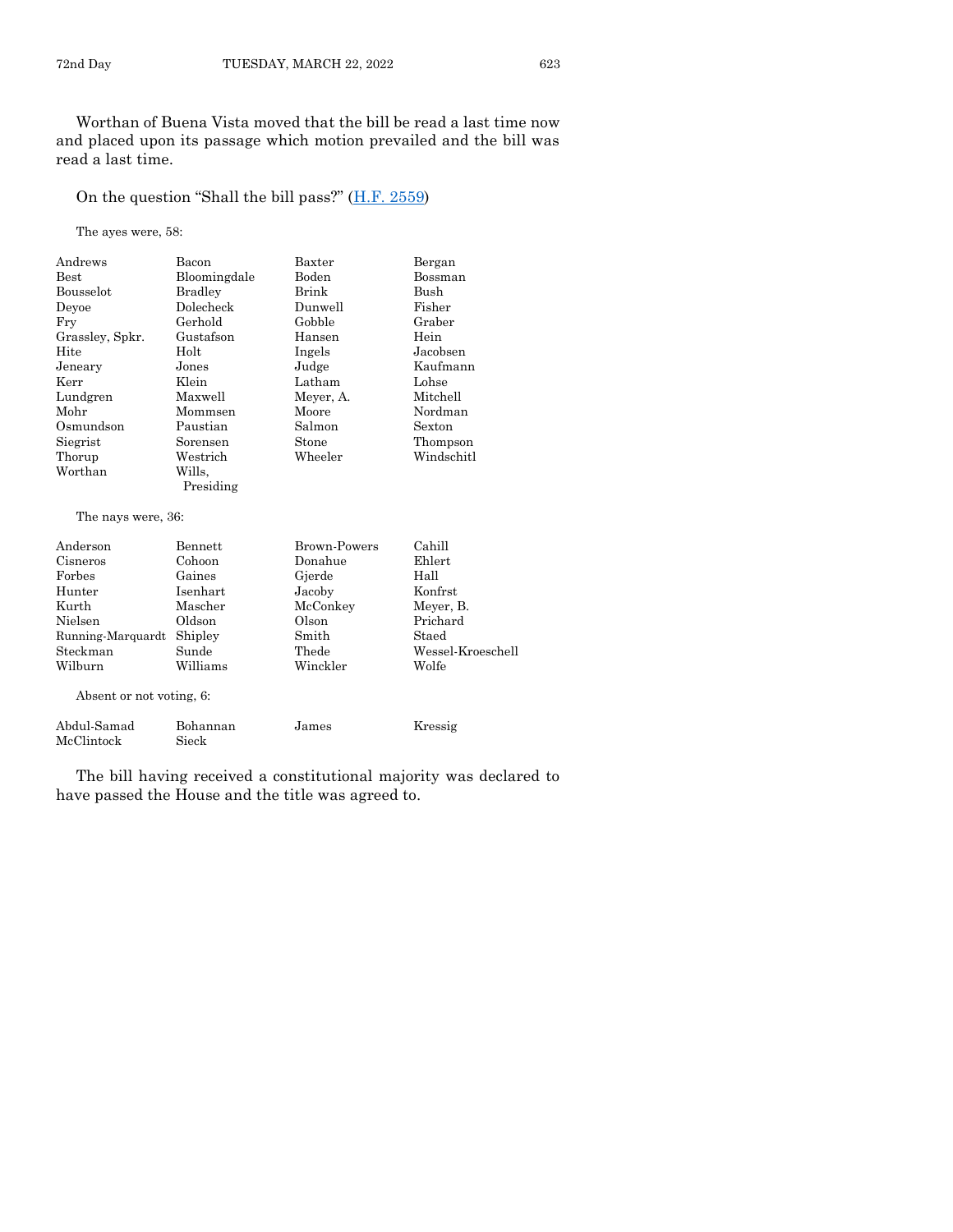#### INTRODUCTION OF BILLS

**[House File 2569,](https://www.legis.iowa.gov/legislation/BillBook?ga=89&ba=HF2569)** by committee on Ways and Means, a bill for an act relating to various matters under the purview of the state, including city and county zoning, work-based learning, recruitment of health care professionals, regulations affecting veterans and military spouses, insurance producer temporary licenses, and the state building code, and including applicability provisions.

Read first time and placed on the **Ways and Means calendar.**

**[House File 2570,](https://www.legis.iowa.gov/legislation/BillBook?ga=89&ba=HF2570)** by committee on Ways and Means, a bill for an act regarding the registration and titling of motor vehicles, including by providing for initial registration and titling by any county treasurer and by modifying related fees and the amount of fees retained by county treasurers.

Read first time and placed on the **Ways and Means calendar.**

#### LEAVE OF ABSENCE

Leave of absence was granted during voting as follows:

| Abdul-Samad of Polk | Bohannan of Johnson   |
|---------------------|-----------------------|
| James of Dubuque    | Kressig of Black Hawk |
| McClintock of Linn  | Sieck of Mills        |

#### IMMEDIATE MESSAGES

Windschitl of Harrison asked and received unanimous consent that the following bills be immediately messaged to the Senate: **House Files 2490, 2554, 2555, 2557, 2558, 2559** and **Senate Files 384, 2232, 2245** and **2296.**

#### HOUSE FILES WITHDRAWN

Windschitl of Harrison asked and received unanimous consent to withdraw House Files 2310, 2361 and 2533 from further consideration by the House.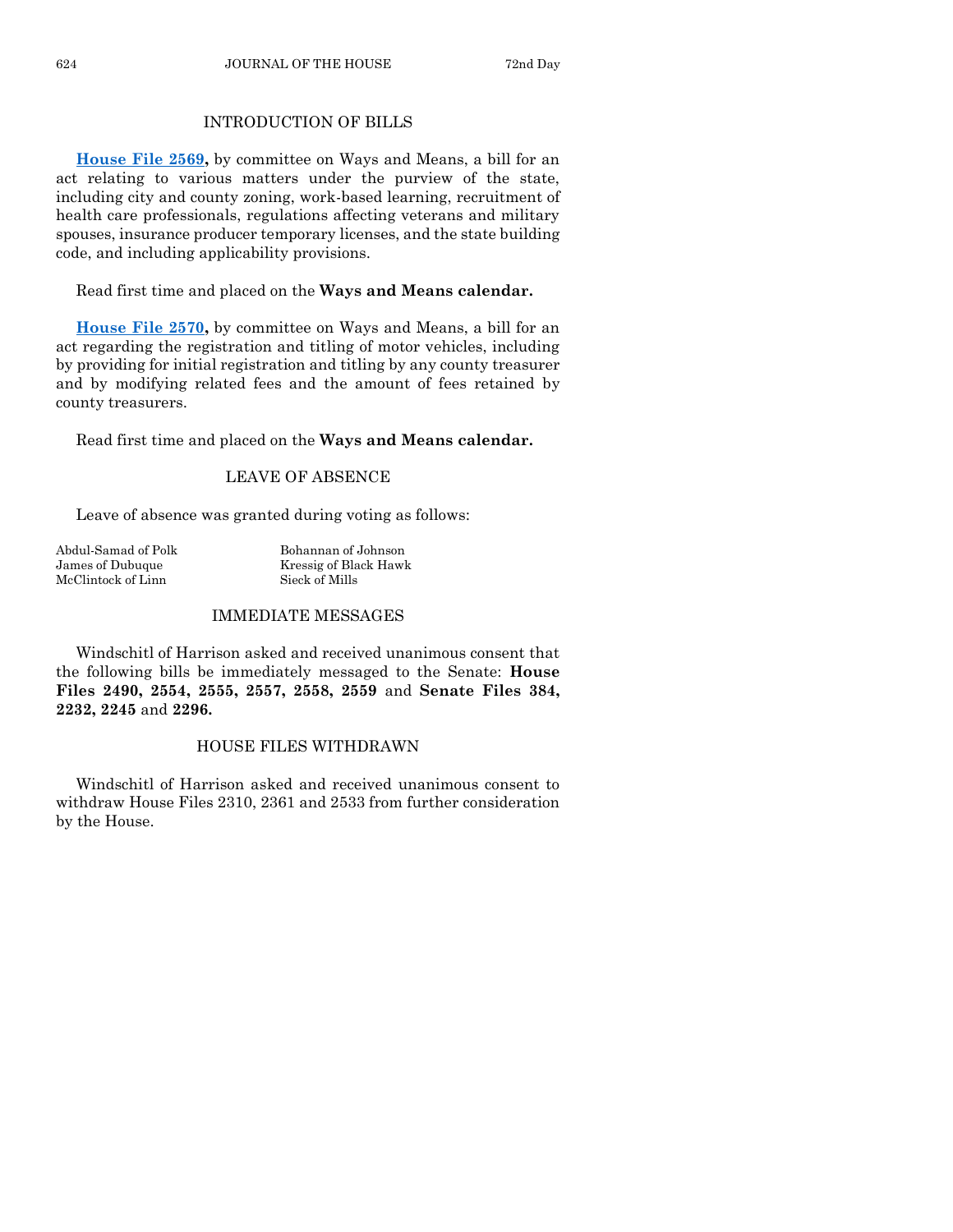#### EXPLANATIONS OF VOTE

On March 14, 2022, I was necessarily absent during voting in the House chamber. Had I been present, I would have voted as follows:

| House File 2079–"aye"                  | House File 2130-"nay" |
|----------------------------------------|-----------------------|
| House File 2295-"aye"                  | House File 2343-"aye" |
| House File 2379-"aye"                  | House File 2442-"aye" |
| House File 2469-"aye"                  | House File 2471–"aye" |
| House File 2474–"aye"                  | House File 2475–"aye" |
| House File 2484-"aye"                  | House File 2488-"nay" |
| House File 2496-"aye"                  | House File 2506–"aye" |
| Senate Concurrent Resolution 103-"aye" |                       |

Also: On March 15, 2022, I would have voted as follows:

| House File 2466–"aye"           | House File 2494–"aye"  |
|---------------------------------|------------------------|
| House File 2529-"aye"           | House File 2537-"aye"  |
| House File 2538–"aye"           | House File 2546–"aye"  |
| House File 2549–"aye"           | Senate File 2295-"aye" |
| Senate Joint Resolution 9-"aye" |                        |

Also: On March 17, 2022, I would have voted as follows:

| House File 2437-"aye" | House File 2532–"aye" |
|-----------------------|-----------------------|
| House File 2552–"nay" |                       |

Oldson of Polk

#### BILL ENROLLED, SIGNED AND SENT TO GOVERNOR

The Chief Clerk of the House submitted the following report:

Mr. Speaker: The Chief Clerk of the House respectfully reports that the following bill has been examined and found correctly enrolled, signed by the Speaker of the House and the President of the Senate, and presented to the Governor for approval on this 22nd day of March: [House File 2466](https://www.legis.iowa.gov/legislation/BillBook?ga=89&ba=HF2466)

> MEGHAN NELSON Chief Clerk of the House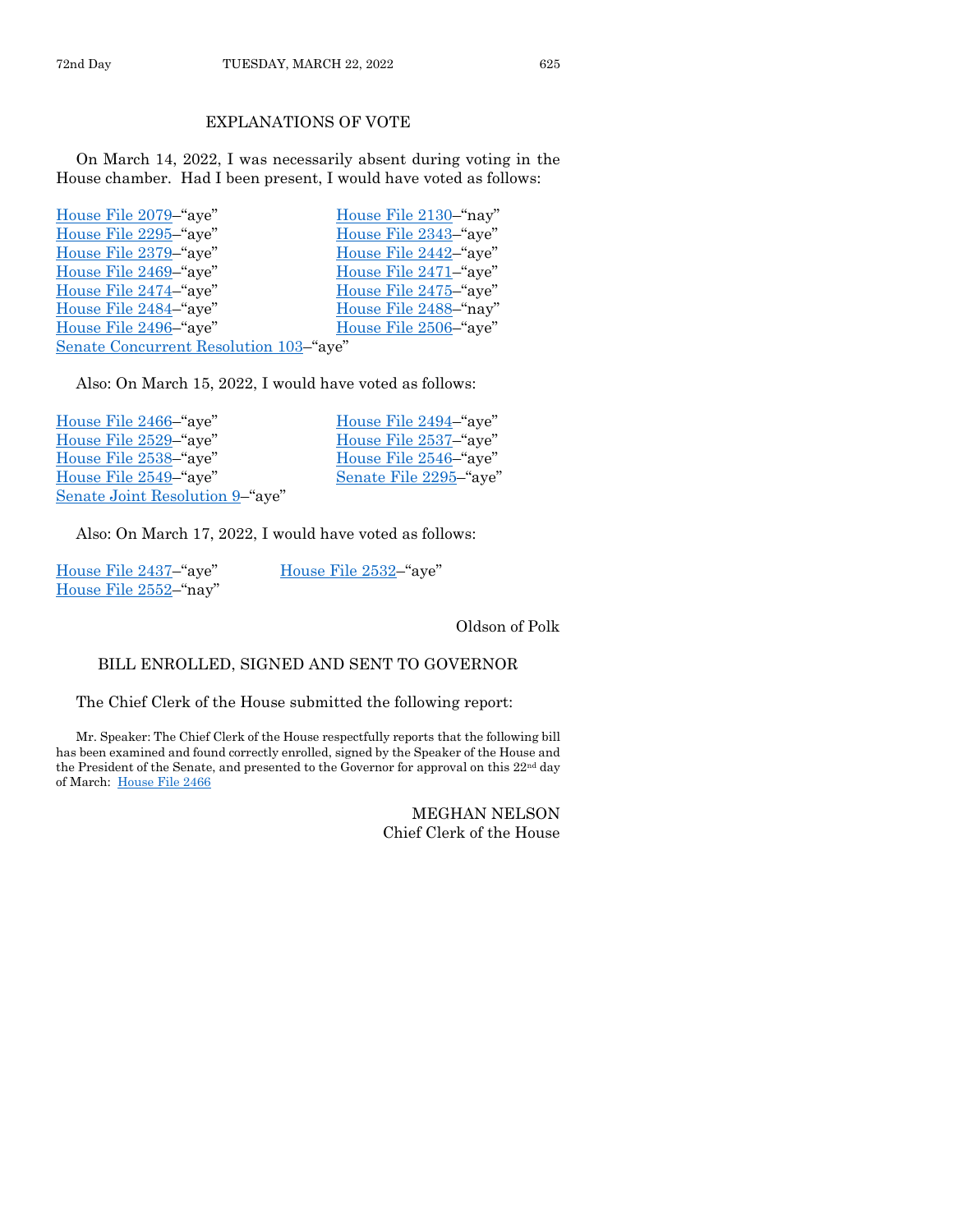#### BILL SIGNED BY THE GOVERNOR

A communication was received from the Governor announcing that on March 22, 2022, the following bills were approved and transmitted to the Secretary of State:

**[House File 2466,](https://www.legis.iowa.gov/legislation/BillBook?ga=89&ba=HF2466)** a bill for an act concerning signature requirements for county supervisor candidate nominations and including effective date provisions.

#### STUDY BILL COMMITTEE ASSIGNMENT

#### **[H.S.B. 728](https://www.legis.iowa.gov/legislation/BillBook?ga=89&ba=HSB728) Ways and Means**

Relating to the practice of barbering and cosmetology arts and sciences, including fees, and providing transition provisions.

#### STUDY BILL SUBCOMMITTEE ASSIGNMENT

#### **[House Study Bill 728](https://www.legis.iowa.gov/legislation/BillBook?ga=89&ba=HSB728)**

Ways and Means: Kaufmann, Chair; Hein and Nielsen.

#### COMMITTEE RECOMMENDATIONS

MR. SPEAKER: The Chief Clerk of the House respectfully reports that the following committee recommendations have been received and are on file in the office of the Chief Clerk:

#### MEGHAN NELSON Chief Clerk of the House

#### COMMITTEE ON APPROPRIATIONS

**Committee Bill** (Formerly [House File 2439\)](https://www.legis.iowa.gov/legislation/BillBook?ga=89&ba=HF2439), providing for programs and regulations administered and enforced by the department of agriculture and land stewardship, providing fees, providing penalties, and making penalties applicable.

Fiscal Note: **No**

Recommendation: **Amend and Do Pass** March 22, 2022.

**Committee Bill** (Formerl[y House File 2491\)](https://www.legis.iowa.gov/legislation/BillBook?ga=89&ba=HF2491), relating to the hearing aids and audiologic services funding program, and including effective date provisions.

Fiscal Note: **No**

Recommendation: **Do Pass** March 22, 2022.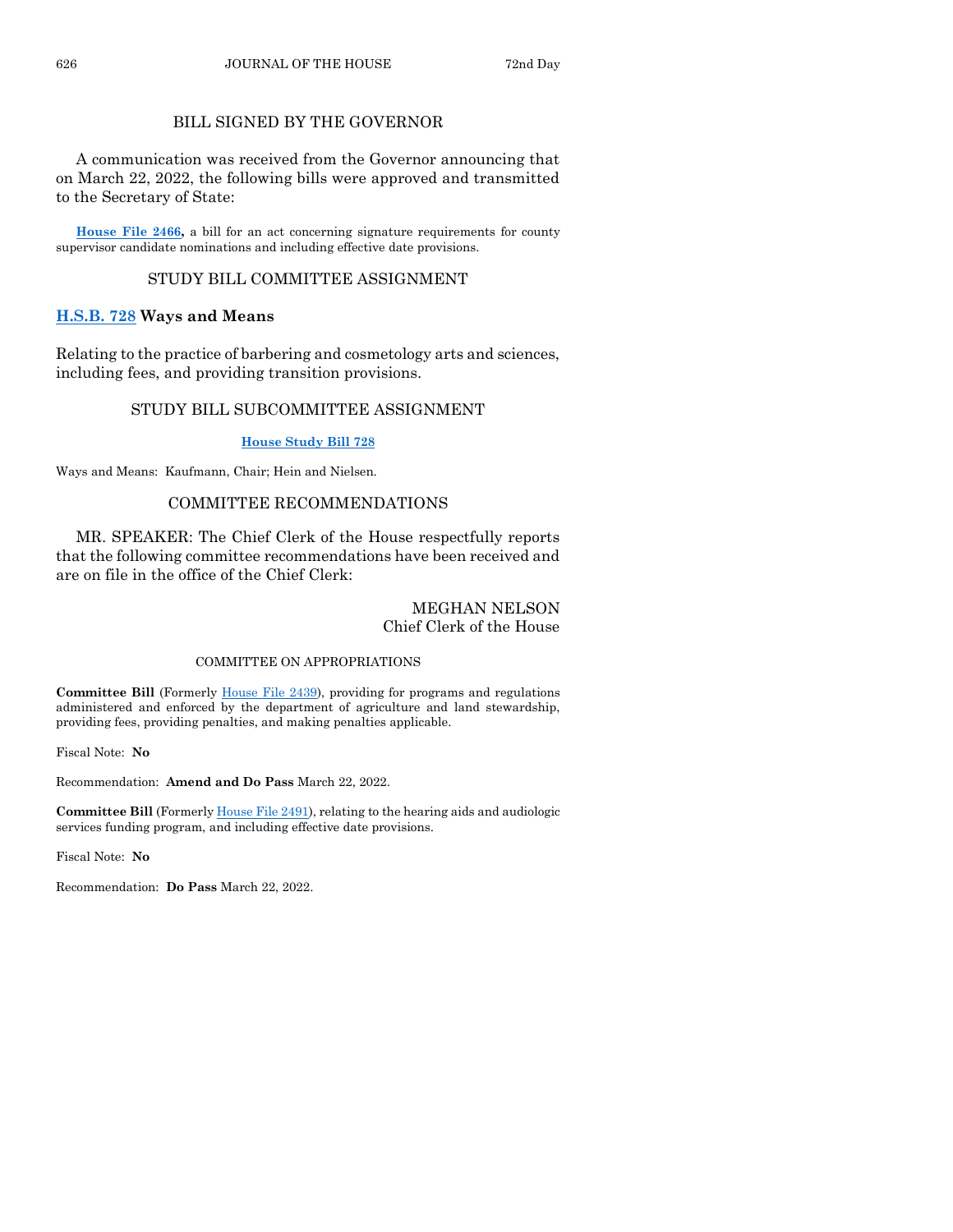#### COMMITTEE ON EDUCATION

**[Senate File 2362,](https://www.legis.iowa.gov/legislation/BillBook?ga=89&ba=SF2362)** a bill for an act relating to entities supported in whole or in part by public moneys, including the sale of public bonds, the duties and responsibilities of school boards, school districts, the department of education, accredited nonpublic schools, charter schools, and children's residential facilities, and the membership and voting units of county and city conference boards.

Fiscal Note: **No**

Recommendation: **Amend and Do Pass with amendment H–[8217](https://www.legis.iowa.gov/legislation/BillBook?ga=89&ba=H8217)** March 17, 2022, placed on calendar.

#### COMMITTEE ON WAYS AND MEANS

**Committee Bill** (Formerly [House File 870\)](https://www.legis.iowa.gov/legislation/BillBook?ga=89&ba=HF870), regarding the registration and titling of motor vehicles, including by providing for initial registration and titling by any county treasurer and by modifying related fees and the amount of fees retained by county treasurers.

Fiscal Note: **No**

Recommendation: **Amend and Do Pass** March 22, 2022.

Committee Bill (Formerly [House File 2524\)](https://www.legis.iowa.gov/legislation/BillBook?ga=89&ba=HF2524), relating to beverage containers control provisions, including handling fees, refund value, applicability to certain beverages, and acceptance of beverage containers, and providing penalties.

Fiscal Note: **No**

Recommendation: **Amend and Do Pass** March 22, 2022.

**Committee Bill** (Formerly [House File 2527\)](https://www.legis.iowa.gov/legislation/BillBook?ga=89&ba=HF2527), relating to various matters under the purview of the state, including city and county zoning, work-based learning, recruitment of health care professionals, regulations affecting veterans and military spouses, insurance producer temporary licenses, and the state building code, and including applicability provisions.

Fiscal Note: **No**

Recommendation: **Amend and Do Pass** March 22, 2022.

#### RESOLUTION FILED

**[House Resolution 112](https://www.legis.iowa.gov/legislation/BillBook?ga=89&ba=HR112)**, by Andrews and Sunde, a resolution honoring the nation of Taiwan.

Laid over under **Rule 25.**